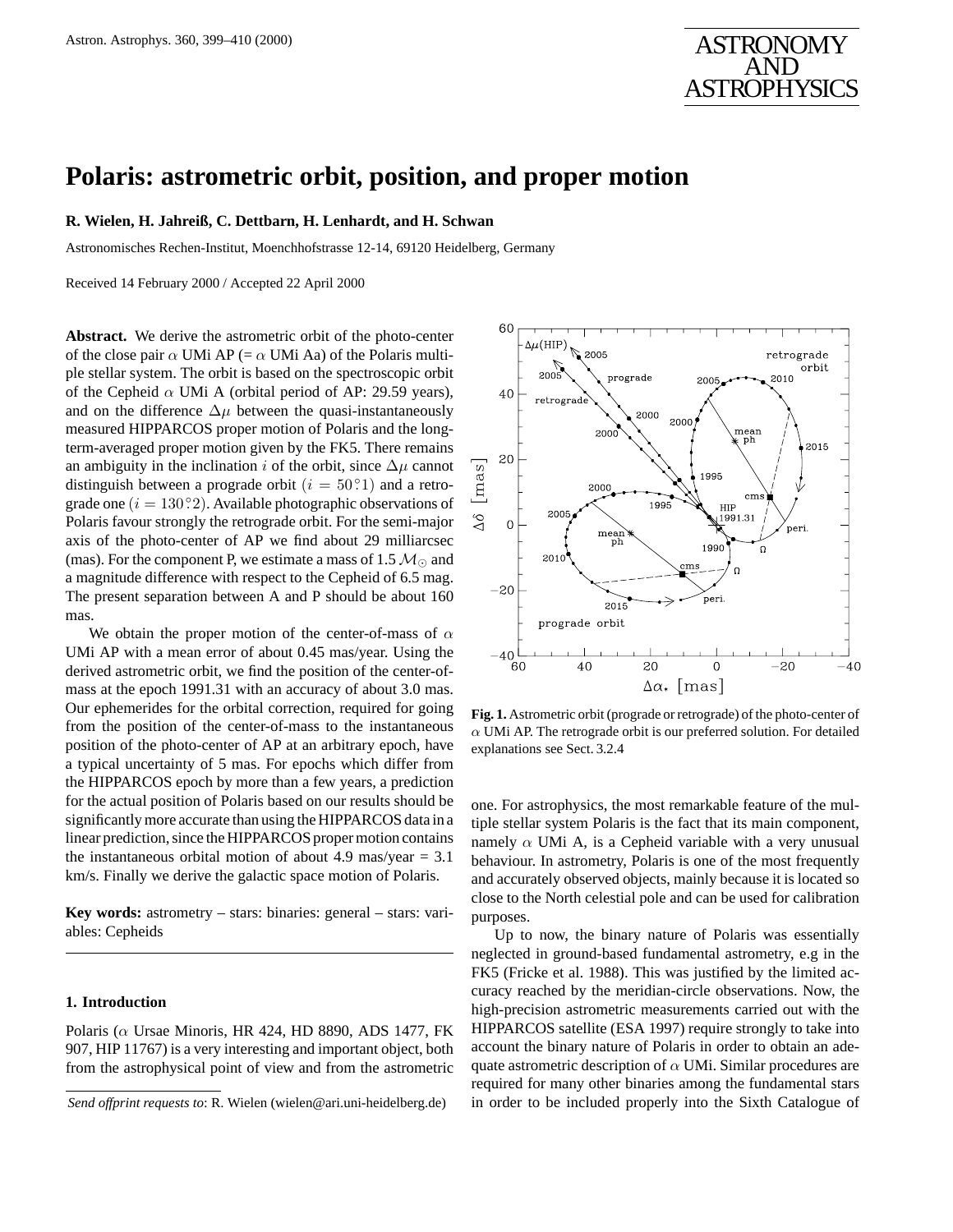Fundamental Stars (FK6; Part I: Wielen et al. 1999c; see also Wielen et al. 1998).

The main purpose of the present paper is to obtain a reliable astrometric orbit for Polaris, and to use this astrometric orbit for obtaining high-precision values for the position and proper motion of Polaris. This is done by combining the known spectroscopic orbit of Polaris with ground-based astrometric data given in the FK5 and with the HIPPARCOS results. Before doing so in the Sects. 3 and 4, we present in Sect. 2 an overview of the Polaris system.

### **2. Overview of the Polaris system**

Polaris is a multiple stellar system, which consists of a close pair,  $\alpha$  UMi A and  $\alpha$  UMi P (=  $\alpha$  UMi a), and a distant companion, α UMi B, and two distant components, α UMi C and α UMi D. We use here the designation 'P' for a close companion of A, which was used in the IDS and was adopted by the CCDM and by the HIPPARCOS Input Catalogue, rather than the traditional version 'a', which is used e.g. by the WDS and by CHARA).

### *2.1. The Cepheid* α *UMi A*

The main component of Polaris is a low-amplitude Cepheid with a pulsational period of about 3.97 days. This period is increasing with time (e.g. Kamper & Fernie 1998). According to Feast & Catchpole (1997),  $\alpha$  UMi A is a first-overtone pulsator (rather than a fundamental one), since  $\alpha$  UMi A is too luminous for a fundamental pulsator, if they apply their period-luminosity relation (for fundamental pulsators) to Polaris. The fundamental period of  $\alpha$  UMi A would follow as  $P_0 = 5.64$  days, if the observed period is the first-overtone period  $P_1$  (using the relation between  $P_1$  and  $P_0$  derived by Alcock et al. (1995) for Galactic Cepheids). An extraordinary property of  $\alpha$  UMi A among the Cepheids is that the amplitude of its pulsation has been dramatically declined during the past 100 years, as seen both in the light curve and in the radial-velocity curve (Arellano Ferro 1983; Kamper & Fernie 1998, and other references given therein). The full amplitude was about  $0<sup>m</sup>12$  in  $m<sub>V</sub>$  and about 6 km/s in radial velocity before 1900, and seems now to be rather constant at a level of only  $0^{m}03$  in  $m_{V}$  and at 1.6 km/s in radial velocity. An earlier prediction (Fernie et al. 1993) that the pulsation should cease totally in the 1990s was invalid. A discussion of the HIPPARCOS parallax and of the absolute magnitude of  $\alpha$  UMi A is given in the next Sect. 2.2.

### *2.2. The spectroscopic-astrometric binary* α *UMi AP*

The Cepheid  $\alpha$  UMi A is a member of the close binary system  $\alpha$  UMi AP. This duplicity was first found from the corresponding variations in the radial velocity of  $\alpha$  UMi A. However, the interpretation of the radial velocities of  $\alpha$  UMi A in terms of a spectroscopic binary is obviously complicated by the fact that  $\alpha$  UMi A itself is pulsating and that this pulsation varies with time. We use in this paper the spectroscopic orbit derived by Kamper (1996), which is based on radial velocity observations

from 1896 to 1995. Kamper (1996) took into account changes in the amplitude of the pulsation and in the period of pulsation, but used otherwise a fixed sinusoid for fitting the pulsation curve. In an earlier paper, Roemer (1965) considered even 'annual' changes in the form of the pulsation curve. In Table 4, we list the elements of the spectroscopic orbit of A in the pair AP given by Kamper (1996, his Table III, DDO + Lick Data). The orbital period of  $\alpha$  UMi AP is 29.59  $\pm$  0.02 years, and the semiamplitude is  $K_A = 3.72$  km/s. The value of  $a_A \sin i = 2.934$ AU corresponds to about 22 milliarcsec (mas), using the HIP-PARCOS parallax.

Attempts to observe the secondary component  $\alpha$  UMi P directly or in the integrated spectrum of  $\alpha$  UMi AP have failed up to now. Burnham (1894) examined Polaris in 1889 with the 36-inch Lick refractor and found no close companion to  $\alpha$  UMi A (nor to  $\alpha$  UMi B). Wilson (1937) claimed to have observed a close companion by means of an interferometer attached to the 18-inch refractor of the Flower Observatory. Jeffers (according to Roemer (1965) and to the WDS Catalogue) was unable to confirm such a companion with an interferometer at the 36-inch refractor of the Lick Observatory. HIPPARCOS (ESA 1997) has not given any indication for the duplicity of Polaris. Speckle observations were also unsuccessful (McAlister 1978). All these failures to detect  $\alpha$  UMi P directly are not astonishing in view of the probable magnitude difference of A and P of more than  $6^m$ and a separation of A and P of less than  $0$ .  $2$  (see Sect. 3.2.5). Roemer and Herbig (Roemer 1965) and Evans (1988) searched without success for light from  $\alpha$  UMi P in the combined spectrum of  $\alpha$  UMi AP. From IUE spectra, Evans (1988) concluded that a main-sequence companion must be later than A8V. This is in agreement with our results for  $\alpha$  UMi P, given in Table 5. A white-dwarf companion is ruled out by the upper limit on its effective temperature derived from IUE spectra and by considerations on its cooling age, which would be much higher than the age of the Cepheid  $\alpha$  UMi A (Landsman et al. 1996).

After Polaris had become known as a long-period spectroscopic binary (Moore 1929), various attempts have been made to obtain an astrometric orbit for the pair  $\alpha$  UMi AP. Meridiancircle observations were discussed by Gerasimovic (1936) and van Herk (1939). While van Herk did not find a regular variation with a period of 30 years, Gerasimovic claimed to have found such a modulation. However, the astrometric orbit of the visual photo-center of  $\alpha$  UMi AP determined by Gerasimovich (1936) is most probably spurious, since he found for the semimajor axis of the orbit  $a_{\rm ph(AP)} \sim 110$  mas, which is much too high in view of our present knowledge ( $a_{ph(AP)} = 29$  mas). More recent meridian-circle observations gave no indications of any significant perturbation. This is not astonishing in view of the small orbital displacements of the photo-center of AP of always less than 0.'04. Long-focus photographic observations have been carried out at the Allegheny Observatory (during 1922–1964), the Greenwich Observatory, and the Sproul Observatory (during 1926–1956), mainly with the aim to determine the parallax of Polaris. The discussion of this material by Wyller (1957, Sproul data) and by Roemer (1965, Allegheny data) did not produce any significant results. The Allegheny plates were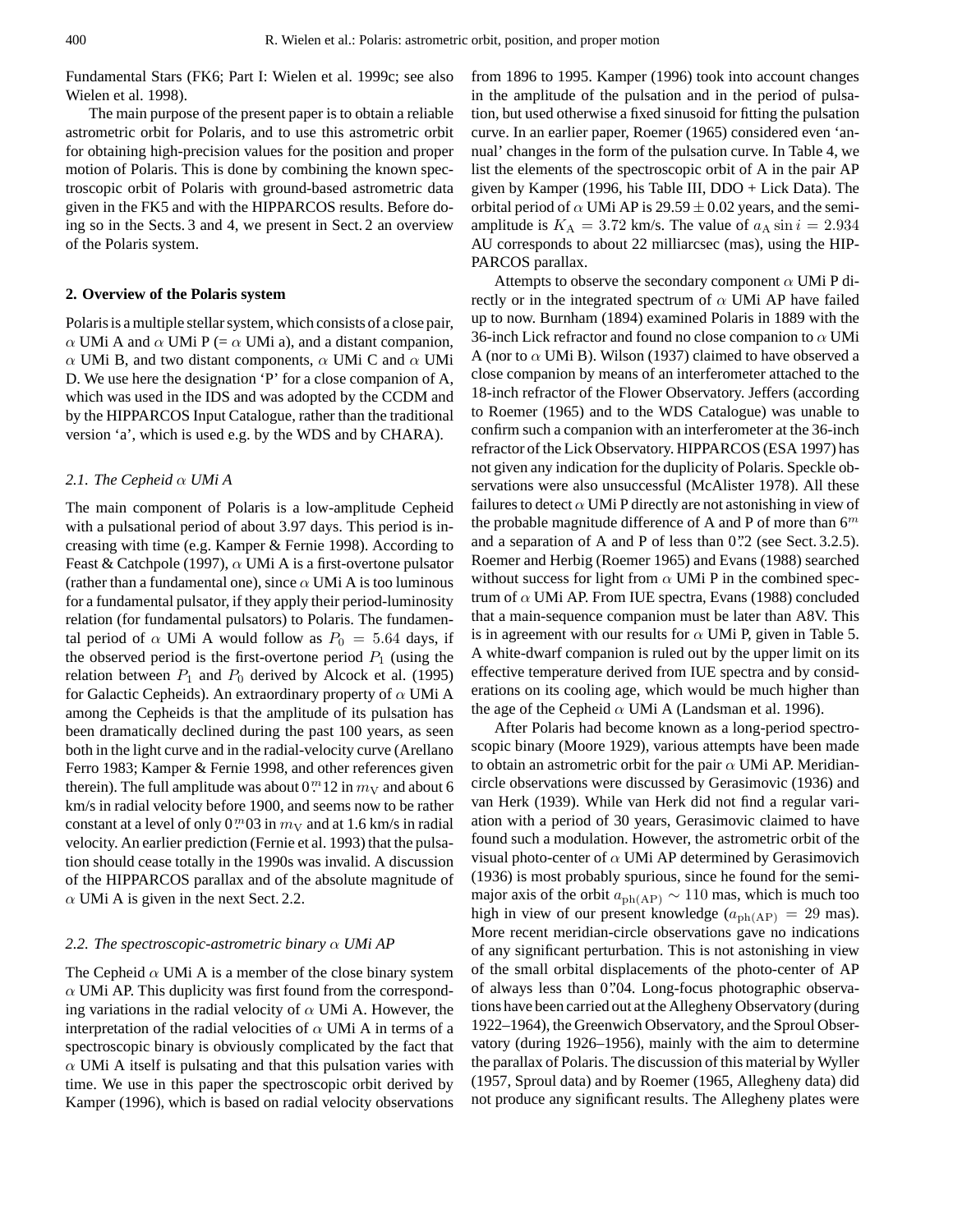later remeasured and rediscussed by Kamper (1996), using his new spectroscopic orbital elements. Kamper also rediscussed the Sproul plates. While the Sproul data gave no relevant results for  $\alpha$  UMi AP, the Allegheny data gave just barely significant results, such as  $a_{\text{ph}(AP)} = 19.5 \pm 6.5$  mas. For our purpose (see Sect. 3.2.3), the most important implication derived by Kamper (1996) from the Allegheny data is that the astrometric orbit of AP is most probably retrograde, not prograde.

In Sect. 3 we shall present a more reliable astrometric orbit of  $\alpha$  UMi AP by combining ground-based FK5 data with HIP-PARCOS results, using Kamper's (1996) spectroscopic orbit as a basis.

The HIPPARCOS astrometric satellite has obtained for  $\alpha$ UMi AP a trigonometric parallax of  $p_H = 7.56 \pm 0.48$  mas, which corresponds to a distance from the Sun of  $r_{\text{H}} = 132 \pm 8$ pc. In the data reduction for HIPPARCOS, it was implicitely assumed that the photo-center of the pair AP moves linearly in space and time, i.e. a 'standard solution' was adopted. This is a fairly valid assumption, since the deviations from a linear fit over the period of observations by HIPPARCOS, about 3 years, are less than 1 mas (see Sect. 4.2). Hence the HIPPARCOS parallax obtained is most probably not significantly affected by the curvature of the orbit of AP. Nevertheless, it may be reassuring to repeat the data reduction of HIPPARCOS for  $\alpha$  UMi, adopting the astrometric orbit derived here for implementing the curvature of the orbit of the photo-center of  $\alpha$  UMi AP.

The mean apparent visual magnitude of the combined components A and P is  $m_{V,AP} = 1.982$  (Feast & Catchpole 1997). This agrees fairly well with the HIPPARCOS result (ESA 1997)  $m_{V,AP} = 1.97$ . In accordance with most authors we assume that the reddening  $E_{\text{B-V}}$  and the extinction  $A_{\text{V}}$  of the Polaris system are essentially zero (e.g., Turner 1977, Gauthier & Fernie 1978), within a margin of  $\pm 0.02$  in  $E_{B-V}$  and  $\pm 0.06$  in  $A_V$ . Using the HIPPARCOS parallax, we find for the mean absolute magnitude of AP  $M_{V,AP} = -3.63 \pm 0.14$ . If we use our results of Table 5 for component P, i.e.  $M_{V,P} \sim +2.9$ , and subtract the light of P from  $M_{V,AP}$ , then the absolute magnitude of the Cepheid component A is  $M_{V,A} = -3.62 \pm 0.14$ . Unfortunately, the pecularities in the pulsation of  $\alpha$  UMi A are certainly not very favourable for using this nearest Cepheid as the main calibrator of the zero-point of the period-luminosity relation of classical Cepheids.

# 2.3. The visual binary  $\alpha$  *UMi* (AP) – B

Already in 1779, W. Herschel (1782) discovered the visualbinary nature of Polaris. The present separation between AP and B is about 18".2. This separation corresponds to 2400 AU or 0.012 pc, if B has the same parallax as AP. Kamper (1996) has determined the tangential and radial velocity of B relative to AP. Both velocities of B agree with those of AP within about 1 km/s. Hence Kamper (1996) concludes that B is most probably a physical companion of AP, and not an optical component. The physical association between AP and B is also supported by the fair agreement between the HIPPARCOS parallax of AP  $(r_{\rm H} = 132 \pm 8 \,\text{pc})$  and the spectroscopic parallax of B (114 pc, as mentioned below).

The spectral type of B is F3V. The magnitude difference between B and the combined light of AP is  $\Delta m_V = 6.61 \pm$ 0.04 (Kamper 1996). Using  $m_{V,AP} = 1.98$ , this implies for B an apparent magnitude of  $m_{V,B} = 8.59 \pm 0.04$ . Adopting the HIPPARCOS parallax (and no extinction), we obtain for B an absolute magnitude of  $M_{V,B} = +2.98 \pm 0.15$ . The standard value of  $M_V$  for an F3V star on the zero-age main sequence is +3.3. If we use this standard value for  $M_V$ , we obtain for B a spectroscopic distance of  $r = 114$  pc. Similar values of the spectroscopic distance were derived (or implied) by Fernie (1966), Turner (1977), and Gauthier & Fernie (1978). These authors were interested in the absolute magnitude (and hence in the distance) of B in order to calibrate the absolute magnitude of the Cepheid A. Now the use of the HIPPARCOS trigonometric parallax is, of course, better suited for this purpose.

The typical mass of an F3V star is  $\mathcal{M}_{\rm B} = 1.5 \,\mathcal{M}_{\odot}$ . If we use for the masses of A and P the values adopted in Table 5  $(6.0 + 1.54 \, \mathcal{M}_{\odot})$ , we obtain for the triple system a total mass of  $\mathcal{M}_{\text{tot}} = 9.0 \,\mathcal{M}_{\odot}$ ). We derive from  $\rho_{\text{B-AP}} = 18\degree$ ? and the statistical relation  $a = 1.13 \rho$  an estimate for the semi-major axis of the orbit of B relative to AP of  $a_{\text{B–AP}} \sim 21$ " or 2700 AU. From Kepler's Third Law, we get then an estimate of the orbital period of B, namely  $P_B \sim 50000$  years.

From the data given above, we can estimate the acceleration  $g_{AP}$  of the center-of-mass of the pair  $\alpha$  UMi AP due to the gravitational attraction of  $\alpha$  UMi B. If we project this estimate of  $g_{AP}$  on one arbitrarly chosen direction, we get for AP a typical 'one-dimensional' acceleration of about 0.003 (km/s)/century or 0.4 mas/century<sup>2</sup>. Therefore, we should expect neither in the radial velocity nor in the tangential motion of AP a significant deviation from linear motion due to the gravitational force of B during the relevant periods of the observations used. For all present purposes, it is fully adequate to assume that the centerof-mass of the pair  $\alpha$  UMi AP moves linearly in space and time. The same is true for the motion of B.

A modulation of the relative position of B with respect to the photo-center of AP with a period of about 30 years is not seen in the available observations of B. This is in accordance with our determination of the motion of the photo-center of AP with respect to the cms of AP, given in Table 7. The expected amplitude of the modulation is less than 0.  $0.04$  and is obviously not large enough with respect to the typical measuring errors in the relative position of B.

The contribution of the orbital motion of the center-of-mass (cms) of AP, due to B, to the total space velocity of AP is of the order of a few tenth of a km/s. The expected value of the velocity of B relative to the cms of AP is of the order of 1 km/s.

### *2.4.* α *UMi C and* α *UMi D*

In 1884 and 1890, Burnham (1894) measured two faint stars in the neighbourhood of  $\alpha$  UMi AB. In 1890.79, the component C had a separation of 44".68 from A, and the component D 82".83.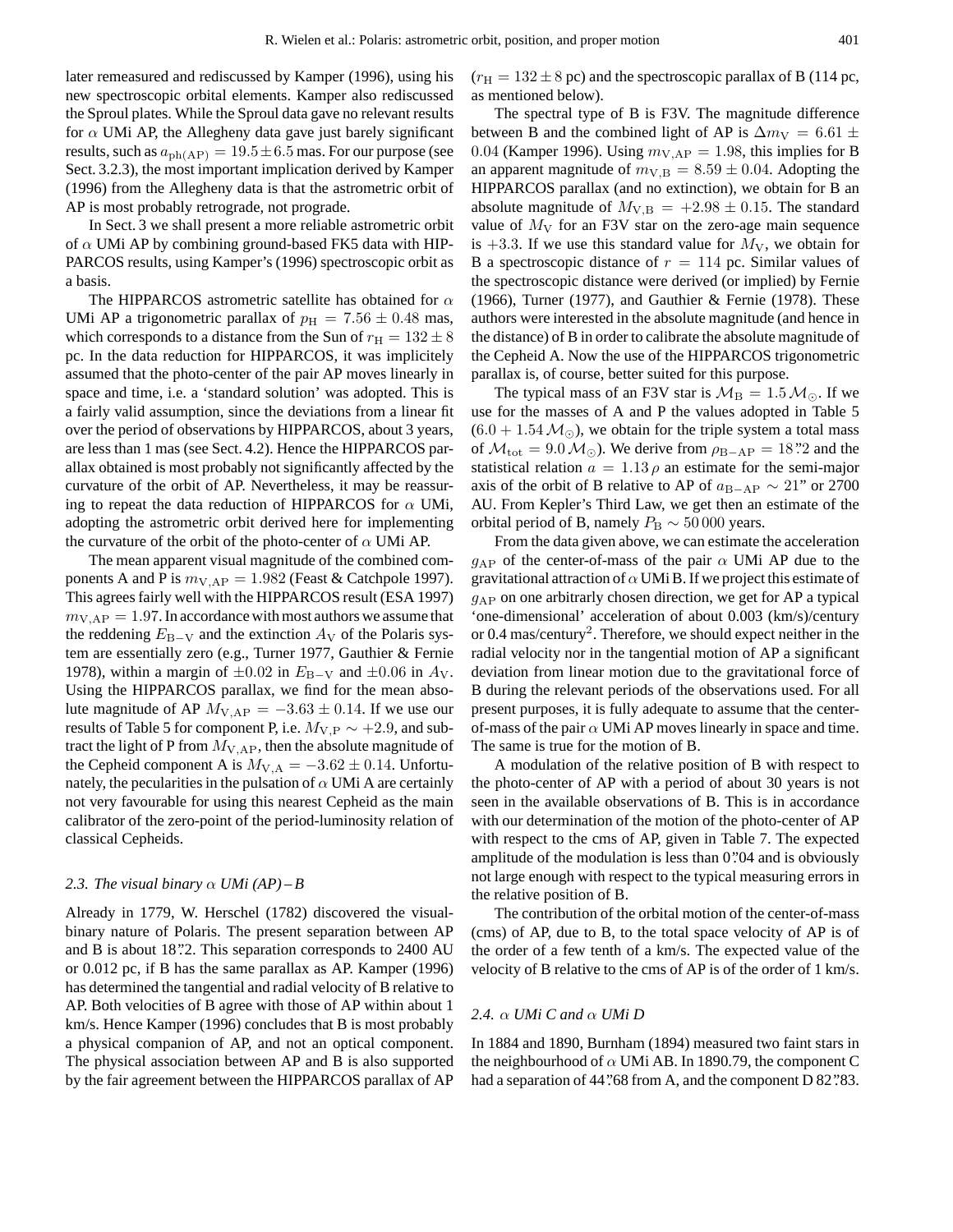**Table 1.** Mean proper motion of the photo-center of  $\alpha$  UMi AP

|                                          |            |                 | Prograde orbit |                |      |                 | Retrograde orbit<br>(Preferred solution) |                |      |  |
|------------------------------------------|------------|-----------------|----------------|----------------|------|-----------------|------------------------------------------|----------------|------|--|
| Quantity [mas/year]                      | System     | $\mu_{\alpha*}$ | m.e.           | $\mu_{\delta}$ | m.e. | $\mu_{\alpha*}$ | m.e.                                     | $\mu_{\delta}$ | m.e. |  |
| $\mu$ FK5                                | FK5        | $+38.30$        | 0.23           | $-15.20$       | 0.35 | $+38.30$        | 0.23                                     | $-15.20$       | 0.35 |  |
| systematic correction                    |            | $+3.20$         | 0.94           | $-1.53$        | 0.66 | $+3.20$         | 0.94                                     | $-1.53$        | 0.66 |  |
| $\mu$ FK5                                | <b>HIP</b> | $+41.50$        | 0.97           | $-16.73$       | 0.75 | $+41.50$        | 0.97                                     | $-16.73$       | 0.75 |  |
| $\mu_0$                                  | <b>HIP</b> | $+41.05$        | 0.58           | $-15.05$       | 0.45 | $+40.56$        | 0.58                                     | $-14.67$       | 0.45 |  |
| $\mu$ FK5 – $\mu$ <sub>0</sub>           | <b>HIP</b> | $+0.45$         | 1.13           | $-1.68$        | 0.87 | $+0.94$         | 1.13                                     | $-2.06$        | 0.87 |  |
| $\mu_{\rm m}$                            | <b>HIP</b> | $+41.17$        | 0.50           | $-15.49$       | 0.39 | $+40.81$        | 0.50                                     | $-15.22$       | 0.39 |  |
| $\mu_{\rm H}$                            | <b>HIP</b> | $+44.22$        | 0.47           | $-11.74$       | 0.55 | $+44.22$        | 0.47                                     | $-11.74$       | 0.55 |  |
| $\Delta \mu = \mu_{\rm H} - \mu_{\rm m}$ | <b>HIP</b> | $+3.05$         | 0.69           | $+3.75$        | 0.67 | $+3.41$         | 0.69                                     | $+3.48$        | 0.67 |  |

According to the WDS Catalogue, the apparent magnitudes of C and D are  $13<sup>m</sup>1$  and  $12<sup>m</sup>1$ .

The nature of the components C and D is unclear. The probability to find by chance a field star of the corresponding magnitude with the observed separation around  $\alpha$  UMi A (galactic latitude  $b = +26^{\circ}46$  (Wielen 1974)) is of the order of 10 percent for each component. This favours on statistical grounds a physical relationship of the components C and D with A. If C and D are physical members of the Polaris system (instead of being optical components), their absolute magnitudes in V would be  $+7<sup>m</sup>5$  and  $+6<sup>m</sup>5$ . Due to the low age of the Polaris system of about 70 million years (deduced from the Cepheid  $\alpha$ UMi A), they would either just have reached the zero-age main sequence, or they may still be slightly above this sequence (i.e. pre-main-sequence objects, Fernie 1966).

### **3. Astrometric orbit of** α **UMi AP**

In this section we determine the astrometric orbit of the photocenter of the pair  $\alpha$  UMi AP (i.e. essentially of A) with respect to the center-of-mass of AP. We adopt all the elements of the spectroscopic orbit of A in the system AP, derived by Kamper (1996). The remaining elements, i.e. the orbital inclination  $i$  and the nodal length  $\Omega$ , are basically obtained from the following considerations:

The observed difference  $\Delta \mu$  between the instantaneous proper motion of  $\alpha$  UMi A, provided by HIPPARCOS for an epoch  $T_{c,H} \sim 1991.31$ , and the mean proper motion of  $\alpha$  UMi A, provided by long-term, ground-based observations, summarized in the FK5, is equal to the tangential component of the orbital velocity of A with respect to the center-of-mass of the pair AP. Using the spectroscopic orbit of A and the HIPPAR-COS parallax, we can predict  $\Delta \mu$  for various adopted values of *i* and  $\Omega$ . Comparing the predicted values of  $\Delta \mu$  with the observed difference  $\Delta \mu$ , we find i and  $\Omega$ . The length of the two-dimensional vector of  $\Delta \mu$  gives us the inclination *i*; the direction of  $\Delta \mu$  fixes then the ascending node  $\Omega$ . Unfortunately, two values of i, namely i and  $180°-i$ , predict the same value for  $\Delta\mu$  (see Fig. 1). This ambiguity corresponds to the fact that  $\Delta\mu$ itself does not allow us to differentiate between a prograde orbit and a retrograde one. In the case of  $\alpha$  UMi AP, it is fortunate that the ground-based observations of the Allegheny Observatory strongly favour the retrograde orbit over the prograde one.

# *3.1. The determination of* ∆µ

### *3.1.1. The proper motion of the center-of-mass of AP*

We determine first the proper motion  $\mu_{\text{cms}(AP)}$  of the centerof-mass of the pair AP. ( $\mu$  is used here for  $\mu_{\alpha*} = \mu_\alpha \cos \delta$  or for  $\mu_{\delta}$ ). The proper motion  $\mu$ <sub>FK5</sub> of  $\alpha$  UMi given in the FK5 should be very close to  $\mu_{\text{cms}(AP)}$ , since the ground-based data are averaged in the FK5 over about two centuries, which is much larger than the orbital period of AP of about 30 years. In Table 1, we list  $\mu$ <sub>FK5</sub> in the FK5 system and, by applying appropriate systematic corrections, in the HIPPARCOS/ICRS system. The mean errors of  $\mu$ <sub>FK5</sub> in the HIPPARCOS system include both the random error of  $\mu$ <sub>FK5</sub> and the uncertainty of the systematic corrections.

Another determination of  $\mu_{\text{cms}(AP)}$  is based on the positions  $x_{\text{H}}(T_{\text{c,H}})$  and  $x_{\text{FK5}}(T_{\text{c,FK5}})$  at the central epochs  $T_{\text{c,H}}$ and  $T_{c,FK5}$  of the HIPPARCOS Catalogue and of the FK5. The designation x stands for  $\alpha_* = \alpha \cos \delta$  or  $\delta$ , where  $\alpha$  is the right ascension and  $\delta$  the declination of  $\alpha$  UMi. The position  $x_{\text{FK}_5}(T_{\text{c},\text{FK}_5})$  represents a time-averaged, 'mean' position in the sense of Wielen (1997). Before being used,  $x_{\text{FK5}}(T_{\text{c,FK5}})$ must be reduced to the HIPPARCOS/ICRS system.

The HIPPARCOS position is (approximately) an 'instantaneously' measured position of the photo-center of AP. Before combining the HIPPARCOS position with  $x_{\text{FK}5}$  to a mean proper motion  $\mu_0$ , we have to reduce  $x_H$  to the mean position  $x_{\text{mean ph}(AP), H}(T_{c,H})$  of the photo-center of AP at time  $T_{\rm c,H}$ . This is done by going first from  $x_{\rm H}(T_{\rm c,H})$  to the centerof-mass  $x_{\text{cms}(AP),H}(T_{c,H})$  by subtracting from  $x_H$  the orbital displacement  $\Delta x_{\text{orb,ph(AP)}}(T_{c,H})$  predicted by the astrometric orbit of the photo-center of AP. Then we have to add to  $x_{\rm cms(AP),H}(T_{\rm c,H})$  the (constant) off-set between the mean position of the photo-center  $x_{\text{mean ph}(AP)}$  and the center-of-mass (see Fig. 1). Using now  $\alpha_*$  and  $\delta$ , we obtain

$$
\alpha_{*,\text{mean ph (AP)},\text{H}}(T_{\text{c,H}}) = \alpha_{*,\text{cms (AP)},\text{H}}(T_{\text{c,H}})
$$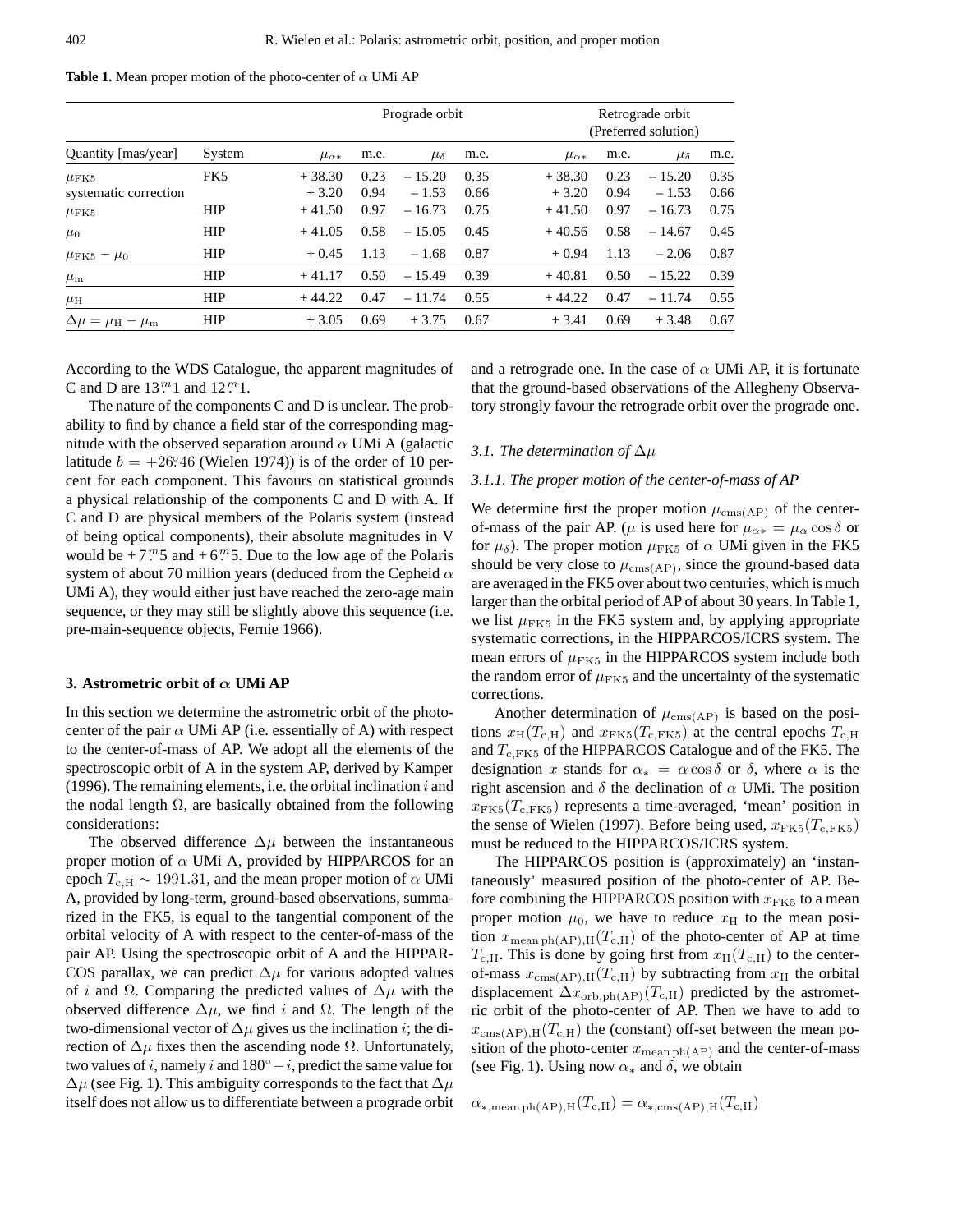**Table 2.** Proper-motion difference  $\Delta\mu$  between  $\mu_H$  and  $\mu_m$  of the photo-center of  $\alpha$  UMi AP at the epoch  $T_{c,H} = 1991.31$ 

| Prograde orbit                                 |                      |                    |                      |                    |                         |                    | Retrograde orbit<br>(Preferred solution) |                    |                  |  |  |
|------------------------------------------------|----------------------|--------------------|----------------------|--------------------|-------------------------|--------------------|------------------------------------------|--------------------|------------------|--|--|
| <b>Quantity</b>                                | Unit                 |                    | Observed             | Predicted          |                         |                    | Observed                                 |                    | Predicted        |  |  |
| $\Delta\mu_{\alpha*}$<br>$\Delta \mu_{\delta}$ | mas/year<br>mas/year | $+3.05$<br>$+3.75$ | $+0.69$<br>$+0.67$   | $+3.05$<br>$+3.75$ |                         | $+3.41$<br>$+3.48$ | $+0.69$<br>$+0.67$                       | $+3.41$<br>$+3.48$ |                  |  |  |
| $\Delta \mu_{\rm tot}$<br>$\Theta_{\Delta\mu}$ | mas/year<br>$\circ$  | 4.83<br>39.1       | $+0.61$<br>$\pm 8.8$ | 4.83<br>39.1       | $\pm 0.32$<br>$\pm$ 3.5 | 4.87<br>44.4       | $+0.61$<br>$\pm 8.8$                     | 4.88<br>44.4       | $+0.32$<br>± 3.4 |  |  |

$$
-\frac{3}{2}e a_{\text{ph}(AP)}(\cos\omega\sin\Omega + \sin\omega\cos\Omega\cos i) , \qquad (1)
$$
  

$$
\delta_{\text{mean}+b(\text{AP})}u(T_{c}u) = \delta_{\text{mean}(AP)}u(T_{c}u)
$$

mean pn(*AP*), *H* (
$$
\pm
$$
 *c*, *H*) =  $\sigma$ <sub>cms(*AP*), *H* ( $\pm$  *c*, *H*)  
\n
$$
- \frac{3}{2} e a_{ph(AP)} (\cos \omega \cos \Omega - \sin \omega \sin \Omega \cos i) , \qquad (2)
$$</sub>

where  $a_{ph(AP)}$  is the semi-major axis of the orbit of the photocenter of AP around the center-of-mass of AP. The other elements of this orbit are: eccentricity  $e$ , inclination  $i$ , longitude of periastron  $\omega$ , position angle of the ascending node  $\Omega$ , orbital period P, epoch of periastron passage  $T_{\text{peri}}$ . The quantities in the Eqs. (1) and (2) which follow after  $-\frac{3}{2}e$  are just the Thiele-Innes elements  $B$  and  $A$ . The equations use the fact that, in the orbital plane, the time-averaged position is located on the major axis, towards the apastron, at a distance of  $\frac{3}{2}$  *e a* from the center-of-mass.

If  $\alpha_*$  and  $\delta$  would change linearly with time, we could determine the mean proper motion  $\mu_0$  from

$$
\mu_0 = \frac{x_{\text{mean ph}(AP), H}(T_{c,H}) - x_{\text{FK5}}(T_{c,\text{FK5}})}{T_{c,H} - T_{c,\text{FK5}}}
$$
 (3)

However, for Polaris we should use more accurate formulae because it is so close to the celestial pole. We determine  $\mu_0$  strictly by requiring that  $\mu_0(T_{c,H})$  is that proper motion which brings the object from  $x_{\text{mean ph}(AP),H}(T_{c,H})$  to  $x_{\text{FK5}}(T_{c,\text{FK5}})$ . For calculating the (small) foreshortening effect, we have adopted the radial velocity of the center-of-mass of AP,  $v_r = \gamma = -16.42$ km/s (Kamper 1996).

The agreement between the two mean proper motions  $\mu$ <sub>FK5</sub> and  $\mu_0$  is rather good (Table 1). For determining the best value  $\mu_{\rm m}$  of the mean motion of the photo-center, which is equal to the proper motion of the center-of-mass, we take the weighted average of  $\mu$ <sub>FK5</sub> and  $\mu$ <sub>0</sub>. Since the orbital corrections to  $x_H$  are different for the prograde and retrograde orbits, we have two values for  $\mu_0$  and hence for  $\mu_{\rm m}$ . In both cases, we had to iterate the determinations of the orbital elements (i and  $\Omega$ ) and of  $\mu_0$ (and hence  $\mu_{\rm m}$ ), since  $\mu_0$  depends on the orbital corrections. The values for  $\mu_{\rm m} = \mu_{\rm cms}$  finally adopted are listed in Table 1.

# 3.1.2. The HIPPARCOS proper motion  $\mu$ <sup>H</sup>

The HIPPARCOS proper motion  $\mu$ <sub>H</sub> of Polaris (ESA 1997) refers to the photo-center of AP. Basically,  $\mu_H$  is the sum of the proper motion  $\mu_{\text{cms}(AP)}$  of the center-of-mass (cms) of AP and of the orbital motion  $\Delta \mu_{\rm orb,ph(AP)}$  (abbreviated as  $\Delta \mu$ ) of the photo-center of AP with respect to the cms of AP at time  $T_{c,H}$ :

$$
\mu_{\rm H}(T_{\rm c,H}) = \mu_{\rm cms(AP)} + \Delta \mu(T_{\rm c,H}) \ . \tag{4}
$$

During the reduction of the HIPPARCOS data, a linear 'standard' solution was applied to Polaris. The variation of  $\Delta \mu(t)$ during the period of observations of about three years was neglected. This slightly complicates the comparison of the observed  $\Delta \mu$  with the orbital ephemerides. In Sect. 3.1.5 we assume that  $\mu_H$  is obtained from a linear fit to quasi-continuously measured true positions over a time interval  $D_{\rm H}$ , centered at time  $T_{c,H}$ . From the correlation coefficients given in the HIP-PARCOS Catalogue, we derive for the central epochs  $T_{\alpha,H}$  = 1991.26 and  $T_{\delta,H} = 1991.35$ . We neglect the slight difference between  $T_{\alpha,H}$  and  $T_{\delta,H}$  and use the average of both, namely  $T_{\rm c,H} = 1991.31$ . From the epochs of the individual observations of Polaris by HIPPARCOS, we estimate  $D<sub>H</sub> = 3.10$  years.

### *3.1.3. The observed value of* ∆µ

The observed value of  $\Delta \mu$  is derived from

$$
\Delta \mu(T_{\rm c,H}) = \mu_{\rm H}(T_{\rm c,H}) - \mu_{\rm cms(AP)}(T_{\rm c,H}) \ . \tag{5}
$$

The values of  $\Delta \mu$  in  $\alpha_*$  and  $\delta$ , derived from Eq. (5), are listed in Tables 1 and 2. Table 2 gives also the total length  $\Delta \mu_{tot}$  of the  $\Delta \mu$  vector,

$$
(\Delta\mu_{\rm tot})^2 = (\Delta\mu_{\alpha*})^2 + (\Delta\mu_{\delta})^2 , \qquad (6)
$$

and the position angle  $\Theta_{\Delta\mu}$  of the  $\Delta\mu$  vector,

$$
\Theta_{\Delta\mu} = \arctan(\Delta\mu_{\alpha*}/\Delta\mu_{\delta})\ . \tag{7}
$$

All the values are valid for the equinox J2000 in the HIPPAR-COS/ICRS system at the epoch  $T_{c,H} = 1991.31$ .

Since  $\mu_{\rm cms}$  depends on the direction of motion in the orbit (prograde or retrograde), this is also true for  $\Delta \mu$ , and we obtain therefore two values for  $\Delta \mu$ . Table 2 shows that  $\Delta \mu_{tot} \sim 5$ mas/year and  $\Theta_{\Delta\mu}$  are statistically quite significant and rather well determined. A value of  $\Delta \mu_{\rm tot} = 4.87$  mas/year corresponds to a tangential velocity of 3.05 km/s. Hence the 'instantaneous' HIPPARCOS proper motion of Polaris has a significant 'cosmic error' (Wielen 1995a, b 1997; Wielen et al. 1997, 1998, 1999a, b) with respect to the motion of the center-ofmass. If Polaris were not already known as a close binary, our  $\Delta \mu$  method (Wielen et al. 1999a) would have detected Polaris to be a  $\Delta \mu$  binary because of its large test parameter  $F_{\text{FH}} =$ 6.18 for  $\mu$ <sub>FK5</sub> –  $\mu$ <sub>H</sub>.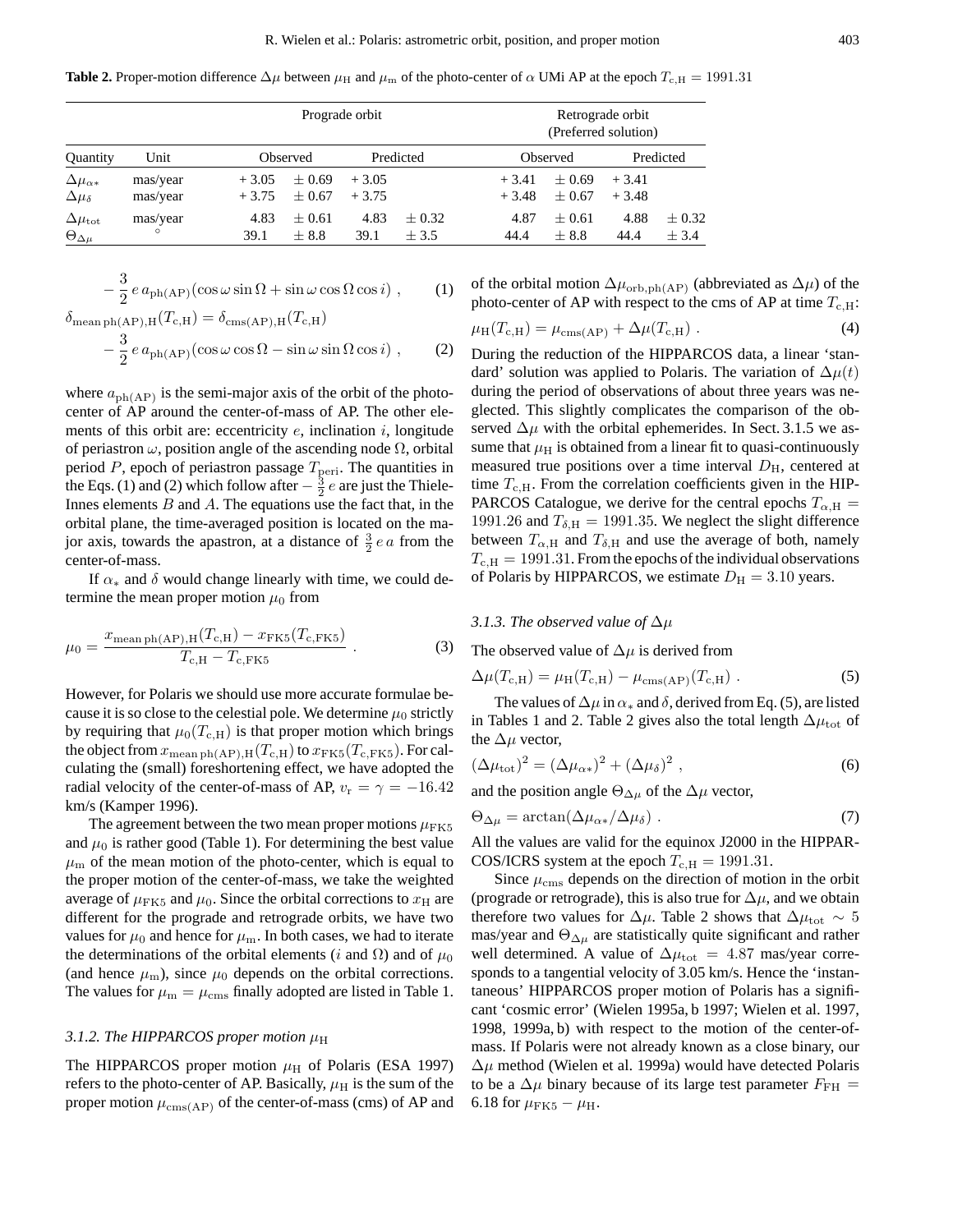# *3.1.4. The photo-center of* α *UMi AP*

The HIPPARCOS observations refer to the photo-center of  $\alpha$ UMi AP, since the pair is not resolved by HIPPARCOS. The 'phase' used in constructing the HIPPARCOS Catalogue is practically identical to the phase of the photo-center, because the magnitude difference  $\Delta m_{AP}$  of more than 6 mag between A and P is quite large and because the separation between A and P at  $T<sub>H</sub>$  was rather moderate (about 93 mas). It can also be shown that the component B does not significantly affect the HIPPAR-COS measurements of AP, because of  $\Delta m_{V,B-AP} = 6.61$ , in spite of its separation  $\rho = 18$ ". The HIPPARCOS observations have been carried out in a broad photometric band called Hp. The photo-center refers therefore to this photometric system.

The spectroscopic orbit, however, refers to component A. We have therefore to transform the value  $a<sub>A</sub> \sin i$  of the spectroscopic orbit into  $a_{ph(AP)}$  sin i for obtaining an astrometric orbit of the photo-center of AP. The relation between  $a_A$  and  $a_{ph(AP)}$  is given by

$$
a_{\text{ph}(AP)} = \left(1 - \frac{\beta}{B}\right) a_A \tag{8}
$$

where B and  $\beta$  are the fractions of the mass M and the luminosity L of the secondary component P:

$$
B = \frac{\mathcal{M}_{\rm P}}{\mathcal{M}_{\rm A} + \mathcal{M}_{\rm P}}\,,\tag{9}
$$

$$
\beta = \frac{L_{\rm P}}{L_{\rm A} + L_{\rm P}} = \frac{1}{1 + 10^{0.4 \Delta m_{\rm AP}}} \ . \tag{10}
$$

 $\Delta m_{\rm AP}$  is the magnitude difference between A and P:

$$
\Delta m_{\rm AP} = m_{\rm P} - m_{\rm A} = M_{\rm P} - M_{\rm A} \tag{11}
$$

Using the results given in Table 5, we find for  $\alpha$  UMi AP

$$
1 - \frac{\beta}{B} = 0.988 \,, \tag{12}
$$

with an estimated error of about  $\pm 0.010$ . For calculating  $\beta$ , we have assumed that  $\Delta m_{AP}$  is the same in Hp as in V. This approximation is fully justified for our purpose. We derive (see the end of Sect. 3.1.6) from Kamper (1996) for component A:

$$
a_{\rm A}\sin i = 2.934 \pm 0.028\,\text{AU} \,. \tag{13}
$$

The HIPPARCOS parallax of Polaris (ESA 1997) is

$$
p_{\rm H} = 7.56 \pm 0.48 \,\text{mas} \tag{14}
$$

This leads to

 $a_A \sin i = 22.18 \pm 1.42 \,\text{mas}$  (15)

Using Eqs. (8), (12), and (15), we obtain for the photo-center

$$
a_{\rm ph(AP)} \sin i = 21.91 \pm 1.42 \,\text{mas} \,. \tag{16}
$$

3.1.5. The predicted value of  $\Delta \mu$ 

For predicting  $\Delta \mu$ , we use four elements  $(P, e, T_{\text{peri}}, \omega)$  of the spectroscopic orbit derived by Kamper (1996), and  $a_{\text{ph}(AP)} \sin i$  according to Eq. (16), all listed in Table 4. In addition we adopt various values of i and  $\Omega$  in order to produce predicted values of  $\Delta \mu$  at time  $T_{\rm c,H}$  as a function of i and  $\Omega$ .

Since the observed value of  $\Delta \mu$  is not an instantaneously measured tangential velocity, we mimic the HIPPARCOS procedure of determining  $\mu$ <sub>H</sub>. We calculate the positions  $\Delta x_{\text{orbit,ph(AP)}}(t) \equiv \Delta x(t)$  of the photo-center of AP with respect to the cms of AP as a function of time, using standard programs for the ephemerides of double stars. We then carry out a linear least-square fit to these positions over a time interval of length  $D_{\text{H}} = 3.10$  years, centered at  $T_{\text{c,H}} = 1991.31$ :

$$
\Delta x_{\rm av}(T_{\rm c,H}) = \frac{1}{D_{\rm H}} \int_{-D_{\rm H}/2}^{+D_{\rm H}/2} \Delta x (T_{\rm c,H} + \tau) d\tau , \qquad (17)
$$

$$
\Delta \mu_{\text{av}}(T_{\text{c,H}}) = \frac{12}{D_{\text{H}}^3} \int_{-D_{\text{H}}/2}^{+D_{\text{H}}/2} \Delta x (T_{\text{c,H}} + \tau) \tau \, d\tau \tag{18}
$$

Tests have shown that especially  $\Delta \mu_{av}$  is not very sensitive against small changes in the slightly uncertain quantity  $D_{\rm H}$ . Actual numbers for the predicted values  $\Delta \mu_{\text{av}}(T_{\text{c,H}})$  are given in the Tables 2 and 3.

# *3.1.6. The problem of*  $T_{\text{peri}}$  *and of*  $a_A \sin i$

In his paper, Kamper (1996, his Table III) gives for his best orbit (DDO+Lick Data) a value for  $T_{\text{peri}} = 1928.48 \pm 0.08$ . This is exactly the value derived by Roemer (1965) from the Lick Data and also quoted in Kamper's Table III under 'Lick Data'. There are three possibilities for this coincidence: (1) Kamper has adopted this value of  $T_{\text{peri}}$  as a fixed input value from Roemer. Nothing is said about this in his paper. (2) Kamper found from a full least-square solution by chance the same values for  $T_{\text{peri}}$ and its mean error as quoted for Roemer. Such a mere accident is highly improbable. (3) The identical values of  $T_{\text{peri}}$  and its mean error in the two columns of Kamper's Table III occured due to a mistake or misprint. However, Kamper has not published any erratum in this direction.

Dr. Karl W. Kamper died in 1998 (Bolton 1998). We tried to get clarification on the problem of  $T_{\text{peri}}$  from colleagues of Dr. Kamper, but they were unfortunately unable to help us in this respect. Hence we are inclined to accept the possibility (1). However, even then there is an additional problem with the mean error of  $T_{\text{peri}}$ . Kamper has obviously overlooked that Roemer (1965) gave *probable* errors instead of *mean* errors. Hence the mean error of  $T_{\text{peri}}$  according to Roemer should read  $\pm$  0.12 in Kamper's Table III.

For our purpose, a value of  $T_{\text{peri}}$  closer to  $T_{\text{c,H}}$  should be chosen. Using  $T_{\text{peri}} = 1928.48 \pm 0.12$  and  $P = 29.59 \pm 0.02$ years, we obtain an alternative value (two periods later) of

$$
T_{\text{peri}} = 1987.66 \pm 0.13 \tag{19}
$$

We have tested this value by carrying out an unweighted leastsquare fit to the mean radial velocities of  $\alpha$  UMi A listed in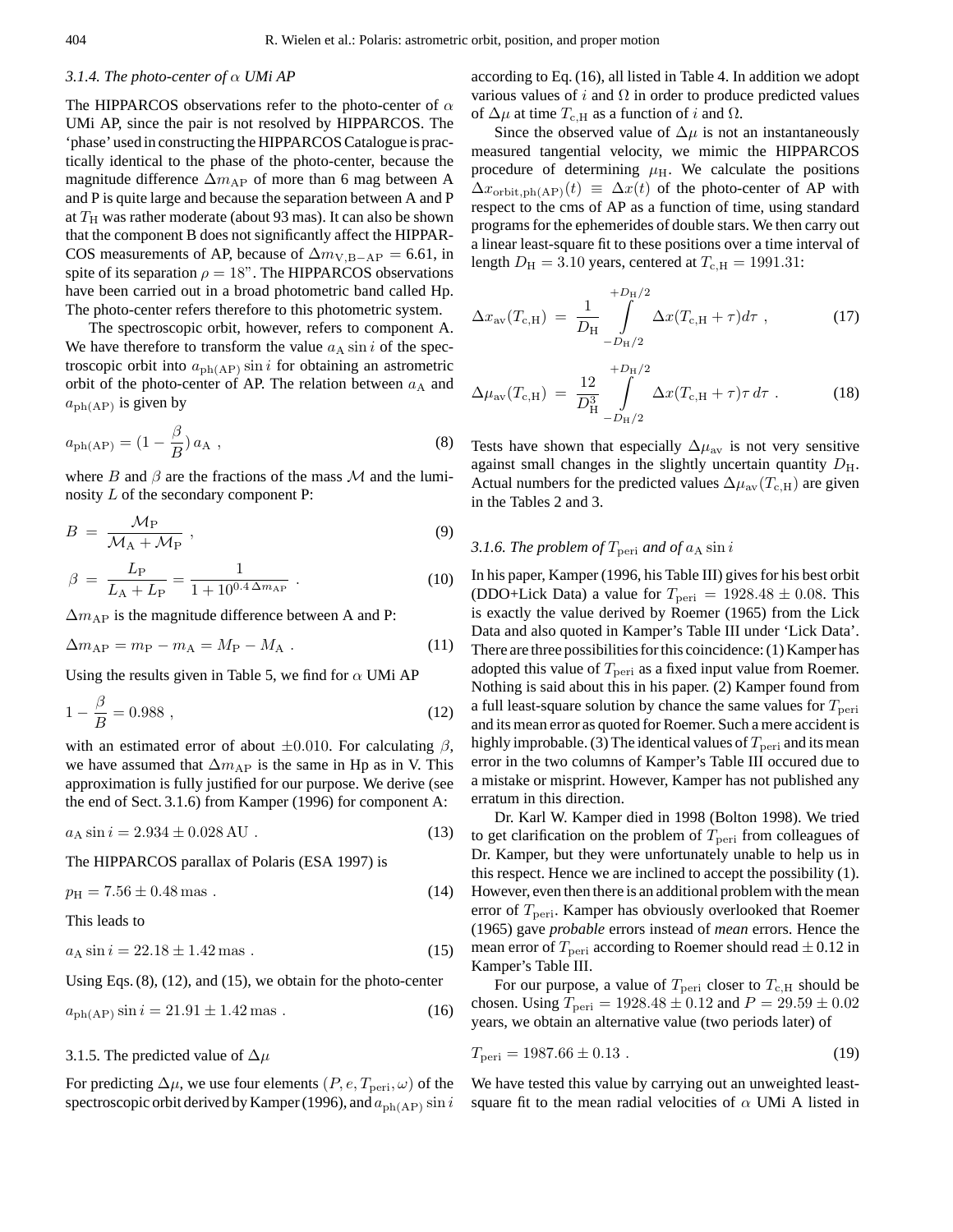Table II of Kamper (1996). In this solution we solved for  $T_{\text{peri}}$ only, while we adopted all the other spectroscopic elements as given by Kamper (1996). We obtained  $T_{\text{peri}} = 1987.63 \pm 0.25$ , in good agreement with Eq. (19). However, the formally most accurate radial velocity listed in the last line of Kamper's Table II does not fit perfectly  $(O-C = -0.15 \text{ km/s})$  his final orbit with  $T_{\text{peri}}$  according to Eq. (19), but rather indicates the value of  $T_{\text{peri}} = 1987.27$ . The independent radial-velocity data published by Dinshaw et al. (1989) lead us to  $T_{\text{peri}} = 1987.57$  with a very small formal error. This is in good agreement with Eq. (19). Hence we have finally adopted  $T_{\text{peri}}$  as given by Eq. (19). An error of  $\pm$  0.13 years introduces errors of  $\pm$ 0.23 in *i* and of  $\pm$ 2.20 in  $\Omega$ , which are small compared to the errors in i and  $\Omega$  due to the uncertainties in  $a_{ph(AP)}$  sin i and in the observed value of  $\Delta \mu$ .

The values of  $a_A \sin i$ ,  $K_A$ , P, and e given by Kamper (1996) in his Table III under DDO+Lick Data are unfortunately not consistent. If we accept  $K_A$ ,  $P$ , and  $e$ , we find  $a<sub>A</sub> sin i = 2.934$  AU, while Kamper gives in his Table III 2.90 AU. In the *text* of his paper, Kamper gives 2.9 AU for  $a<sub>A</sub> \sin i$ . Has he rounded 2.934 to 2.9 and later inserted this rounded value as 2.90 into his Table III? We prefer to trust  $K_A$  and e, and hence we use for  $a_A \sin i$  the value of 2.934 AU (see Sect. 3.1.4) in our investigation.

#### *3.2. The astrometric orbit*

#### *3.2.1. Determination of the inclination* i

In Table 3 we compare the *observed* values of  $\Delta \mu_{\text{tot}}$  (from Sect. 3.1.3 and Table 2) with the *predicted* values of  $\Delta \mu_{tot}$  (using the procedures described in Sect. 3.1.5 and the elements  $P, e, T_{\text{peri}}, \omega$  and  $a_{\text{ph}(AP)} \sin i$  given in Table 4) for different trial values of the inclination *i*. The length  $\Delta \mu_{\text{tot}}$  of the vector  $\Delta \mu$  is obviously not a function of the nodal direction  $\Omega$ . The mean error of the predicted value of  $\Delta \mu_{\rm tot}$  includes the uncertainties in all the orbital elements except in  $i$  and  $\Omega$ .

The best agreement between the observed and predicted values of  $\Delta \mu_{\rm tot}$  occurs for  $i = 50^\circ$ ? (prograde orbit) and for  $i = 130^\circ$ ? (retrograde orbit). The uncertainties in the observed value of  $\Delta \mu_{\rm tot}$  and in the orbital elements (mainly in  $a_{ph(AP)} \sin i$ ) lead to an uncertainty in i of  $\pm 4.8$ .

Our values for the inclination  $i$  of the two orbits do not fulfill strictly the expected relation  $i_{\text{retrograde}} = 180^\circ - i_{\text{prograde}}$ . The reason is the following:  $i$  is determined (Table 3) from two slightly different values  $\Delta \mu$  for the prograde and retrograde orbits (Table 2). The difference in the  $\Delta \mu$  values stems from a slight difference in  $\mu_0$  and hence in  $\mu_{\rm m}$  (Table 1), and this difference in  $\mu_0$  is caused by a difference in  $x_{\text{mean ph}(AP),H}$ (Eq. (3)). The difference in the position  $x_{\text{mean ph}(AP),H}$  of the mean photo-center is due to the small, but totally different corrections which have to be added to the observed HIPPARCOS position  $x_{ph(AP),av,H}$  in order to obtain the mean photo-center (see Table 6 and Fig. 1). As mentioned already at the end of Sect. 3.1.1, we had to iterate our procedure of determining  $i$  and  $\Omega$ , since the corrections depend on these orbital elements.

**Table 3.** Determination of the inclination i from  $\Delta \mu_{\text{tot}}$ 

|                           | Prograde orbit |                                       | Retrograde orbit<br>(Preferred solution) |            |                                      |
|---------------------------|----------------|---------------------------------------|------------------------------------------|------------|--------------------------------------|
|                           |                | $\Delta \mu_{\rm tot}$<br>[mas/years] |                                          |            | $\Delta\mu_{\rm tot}$<br>[mas/years] |
| Observed:                 | 4.83           | $+0.61$                               | Observed:                                | $\pm 0.61$ |                                      |
| Predicted                 |                |                                       | Predicted                                |            |                                      |
| for $i \upharpoonright$ ? |                |                                       | for $i \upharpoonright$ ?]:              |            |                                      |
| 30                        | 9.32           |                                       | 150                                      | 9.32       |                                      |
| 40                        | 6.58           |                                       | 140                                      | 6.58       |                                      |
| 45                        | 5.63           |                                       | 135                                      | 5.63       |                                      |
| 50                        | 4.85           |                                       | 130                                      | 4.85       |                                      |
| 55                        | 4.19           |                                       | 125                                      | 4.19       |                                      |
| 60                        | 3.64           |                                       | 120                                      | 3.64       |                                      |
| 70                        | 2.78           |                                       | 110                                      | 2.78       |                                      |
| 50.1                      | 4.83           | $\pm 0.32$                            | 130.2                                    | 4.88       | $\pm~0.32$                           |

The fit between the observed and predicted values of  $\Delta \mu$  is rather pleasing. It is not granted that such a fit is always possible. In the case of Polaris, for example, the spectroscopic orbit and the HIPPARCOS parallax together require a minimum value of  $\Delta \mu_{\text{tot}}$  of 2.00 mas/year, which occurs for  $i = 90^\circ$ . There is no formal upper limit for  $\Delta \mu_{tot}$  for  $i \to 0$ . However, the requirement that the component P is not visible in the combined spectrum of AP gave for a main-sequence companion P a spectral type later than A8V (Sect. 2.2), or  $\mathcal{M}_{\rm P} < 1.8 \mathcal{M}_{\odot}$ . Combined with the mass function of the spectroscopic orbit,  $f(\mathcal{M}) = (\mathcal{M}_{\rm P} \sin i)^3 / (\mathcal{M}_{\rm A} + \mathcal{M}_{\rm P})^2 = 0.02885 \mathcal{M}_{\odot}$ , and with a reasonable estimate of  $\mathcal{M}_A(\mathcal{M}_A > 5 \mathcal{M}_\odot)$ , this gives a lower limit for i of about  $i > 37^\circ$ , which corresponds to  $\Delta \mu_{\rm tot}$  < 7 mas/year. Our observed value of  $\Delta \mu_{\rm tot}$  of about 5 mas/year fulfills nicely the range condition of 2 mas/year  $< \Delta \mu_{\rm tot} < 7$  mas/year.

### *3.2.2. Determination of the nodal length* Ω

Having fixed the inclination  $i$  in Sect. 3.2.1, we now determine  $\Omega$  from a comparison of the observed and predicted values of the direction  $\Theta_{\Delta\mu}$  of the vector  $\Delta\mu$ . The difference (modulo 360<sup>°</sup>) between the observed value of  $\Theta_{\Delta\mu}$  and the predicted value of  $\Theta_{\Delta\mu}$  for  $\Omega=0$  gives just that desired value of  $\Omega$ for which the observed and predicted values of  $\Theta_{\Delta\mu}$  agree. We find  $\Omega = 276\degree 2$  for the prograde orbit and  $\Omega = 167\degree 1$  for the retrograde orbit. The uncertainties in the observed value of  $\Theta_{\Delta\mu}$ and in the orbital elements (now mainly in i and  $T_{\text{peri}}$ ) lead to an uncertainty in  $\Omega$  of  $\pm 9.5$  or  $\pm 9.4$ .

The quality of the fit in the components of  $\Delta \mu$  in  $\alpha_*$  and  $\delta$  can be judged from the data given in Table 2. The overall agreement is quite good.

#### *3.2.3. The ambiguity problem of* i

If we know only the vector  $\Delta \mu$  at one epoch and the spectroscopic orbit of a binary, then there is an ambiguity (*i* or  $180°-i$ )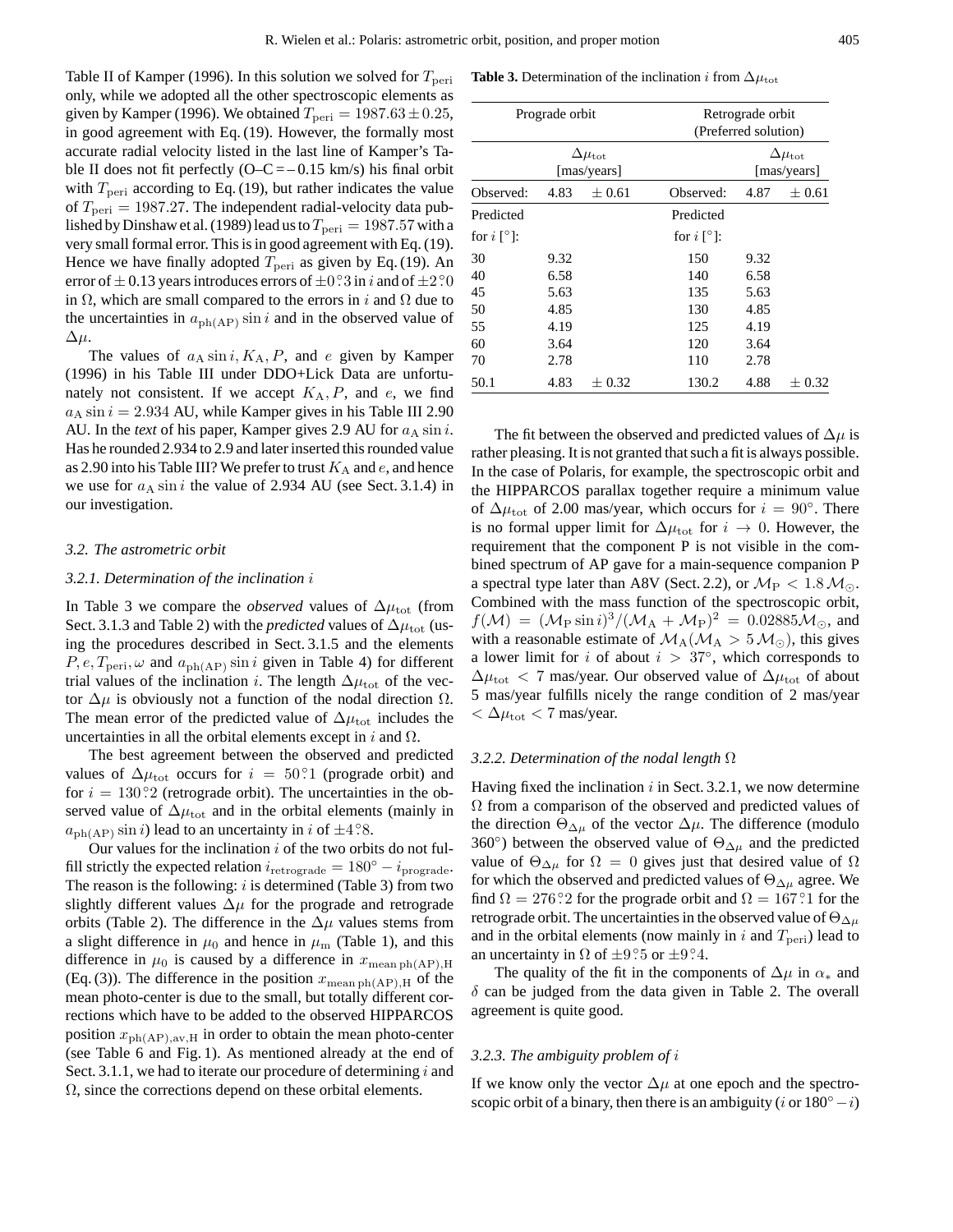in the inclination  $i$ , i.e. in the direction of motion in the astrometric orbit. In the prograde (or 'direct') orbit ( $i < 90^\circ$ ), the position angle of P relative to A increases with time, in the retrograde orbit  $(i > 90°)$  it decreases. The reason for the ambiguity is the fact that  $\Delta \mu$  itself does not indicate whether the orbit will turn to the left-hand side or to the right-hand side (see Fig. 1).

In principle, the knowledge of the mean position of the photo-center predicted by the FK5 for  $T_{c,H} = 1991.31$  would resolve the ambiguity. However, the mean errors of this predicted position of  $\pm 72$  mas in  $\alpha_*$  and  $\pm 66$  mas in  $\delta$  are so large with respect to the differences between  $x_H(T_{c,H})$  and  $x_{\text{mean bh(AP)}}(T_{\text{c,H}})$ , which are less than 26 mas (Table 6), that this method is not useful in our case.

At present, the best solution of the ambiguity problem is provided by the results of the photographic observations carried out at the Allegheny Observatory, which we discussed already in Sect. 2.2. While the full astrometric orbit based on the Allegheny data (Kamper 1996) is not very trustworthy, the Allegheny data give strong preference for a retrograde orbit (in contrast to a direct one). This can be seen best in Fig. 3 of Kamper (1996): The minimum of the residuals (dashed line) occurs for  $i >$  $120° (\cos i < -0.5)$ , and for this range of i the semi-major axis derived from the Allegheny data is quite reasonable. For our preferred value of  $i(130°2)$ , we read off from Kamper's Fig. 3 a value of  $a_{\text{ph}(AP)} \sim 28$  mas with an estimated uncertainty of  $\pm$  9 mas. This is in very good agreement with our result,  $28.7 \pm 2.8$  mas. Even the nodal length  $\Omega$  derived by Kamper (175°) is compatible with our result ( $167^\circ \pm 9^\circ$ ). Kamper's determination of  $i(179°)$  is very uncertain and therefore not in contradiction to our value (130◦ ). He himself says in the text of the paper that 'all inclinations between  $135^\circ$  and  $180^\circ$  are equally satisfactory' in fitting the Allegheny data. (There is a small mistake in Kamper's discussion of this point: He claims in the text 'that the minimum scatter is for an inclination of almost 90°, which results in a face-on orbit'. The relative clause after 90°, his own Fig. 3 and his Table III all indicate that '90°' should be replaced by '180<sup>°</sup>'.)

A new astrometric space mission will immediately resolve the ambiguity, since it shall then be clear to which side of our  $\Delta \mu$  vector (Fig. 1) the orbit will have turned over. Probably the much higher accuracy of a new space mission will allow to determine the direction (and amount) of the instantaneous acceleration (i.e. to obtain a 'G solution' in the HIPPARCOS terminology, if not even a full orbital 'O solution').

# *3.2.4. Resulting orbits of* α *UMi AP*

The resulting orbits of the photo-center of  $\alpha$  UMi AP are listed in Table 4. As explained in Sect. 3.2.3, the retrograde orbit should be preferred. The semi-major axes of the orbits of  $\alpha$  UMi A and P itself, relative to the center-of-mass of AP, and that of P relative to A, are given in Table 5.

In Fig. 1, the two orbits (prograde and retrograde) of the photo-center of AP are illustrated. The zero-point of the coordinates  $\Delta \alpha_*$  and  $\delta$  is the HIPPARCOS position  $x_H(T_{c,H})$  at epoch  $T_{c,H} = 1991.31$ . The zero-point is then comoving with

**Table 4.** Orbital elements of  $\alpha$  UMi AP

| Quantity                       | Prograde orbit    | Retrograde orbit     |  |  |  |  |  |
|--------------------------------|-------------------|----------------------|--|--|--|--|--|
|                                |                   | (Preferred solution) |  |  |  |  |  |
| $v_{\rm r} = \gamma$ [km/s]    |                   | $-16.42 + 0.03$      |  |  |  |  |  |
| $K_A$ [km/s]                   |                   | $3.72 \pm 0.03$      |  |  |  |  |  |
| $a_A \sin i$ [AU]              | $2.934 \pm 0.028$ |                      |  |  |  |  |  |
| $a_A \sin i$ [mas]             | $22.18 + 1.42$    |                      |  |  |  |  |  |
| $a_{\rm ph (AP)} \sin i$ [mas] | $21.91 \pm 1.42$  |                      |  |  |  |  |  |
| $a_{\rm ph(AP)}$ [mas]         | $28.56 \pm 2.73$  | $28.69 + 2.75$       |  |  |  |  |  |
| $a_A$ [mas]                    | $28.91 \pm 2.74$  | $29.04 \pm 2.77$     |  |  |  |  |  |
| $P$ [years]                    |                   | $29.59 + 0.02$       |  |  |  |  |  |
| $\epsilon$                     |                   | $0.608 \pm 0.005$    |  |  |  |  |  |
| $T_{\rm peri}$                 |                   | $1987.66 + 0.13$     |  |  |  |  |  |
| $\omega$ [°]                   |                   | $303.01 + 0.75$      |  |  |  |  |  |
| $i \, \lceil \, \circ \rceil$  | $50.1 \pm 4.8$    | $130.2 \pm 4.8$      |  |  |  |  |  |
| $\Omega$ [ $^{\circ}$ ]        | $276.2 \pm 9.5$   | $167.1 \pm 9.4$      |  |  |  |  |  |

the center-of-mass (cms) of either the prograde orbit or the retrograde one. Therefore the orbits stay fixed in these coordinates. Since the proper motion  $\mu_{\rm cms}$  of the cms of the two orbits differs slightly (Table 6), the linear motion of the position  $x_H(t)$ predicted from the HIPPARCOS Catalogue, differs slightly for the two cases. The indicated motion of  $x_H$  corresponds to  $\Delta \mu$ (Table 2). Hence by construction, the motion of  $x_H$  is a tangent to the corresponding orbit, except for the slight difference between the averaged position and the instantaneous position of the photo-center at  $T_{c,H}$ . The dots on the orbits mark the positions in intervals of one year, the years 1990, 1995, 2000, etc. being accentuated by a larger dot. We indicate also the true major axis, on which periastron, center-of-mass, mean photocenter, and apastron are located. In addition we plot the line of nodes. The position of the ascending node is indicated by  $\Omega$ . Fig. 1 demonstrates clearly that the position predicted by HIPPARCOS is drifting away from the actual position of the photo-center of AP.

### *3.2.5. Derived physical properties of* α *UMi P*

In Table 5, we summarize some physical properties of the components A and P of  $\alpha$  UMi.

The mass of  $\alpha$  UMi A is derived from the mass-luminosity relation for Cepheids given by Becker et al. (1977). Since we use the luminosity based on the HIPPARCOS distance (132 pc), our value of 6  $\mathcal{M}_{\odot}$  is higher than that of other authors who have used a smaller distance.

The age of  $\alpha$  UMi A, and therefore of the whole system of Polaris, can be estimated from the period-age relation for Cepheids (Becker et al. 1977, Tammann 1969). Using  $P_0$  = 5.64 days (see Sect. 2.1), we derive an age  $\tau$  of about  $7 \cdot 10^7$ years.

The spectroscopic orbit provides the mass function  $f(\mathcal{M}) =$ 0.02885  $M_{\odot}$ . Adopting the inclination  $i = 130\degree$ ? of the retrograde orbit and  $\mathcal{M}_A = 6.0 \,\mathcal{M}_\odot$  for the Cepheid, we obtain  $M_{\rm P} = 1.54 M_{\odot}$  for the component P. Using this value for  $M_{\rm P}$ ,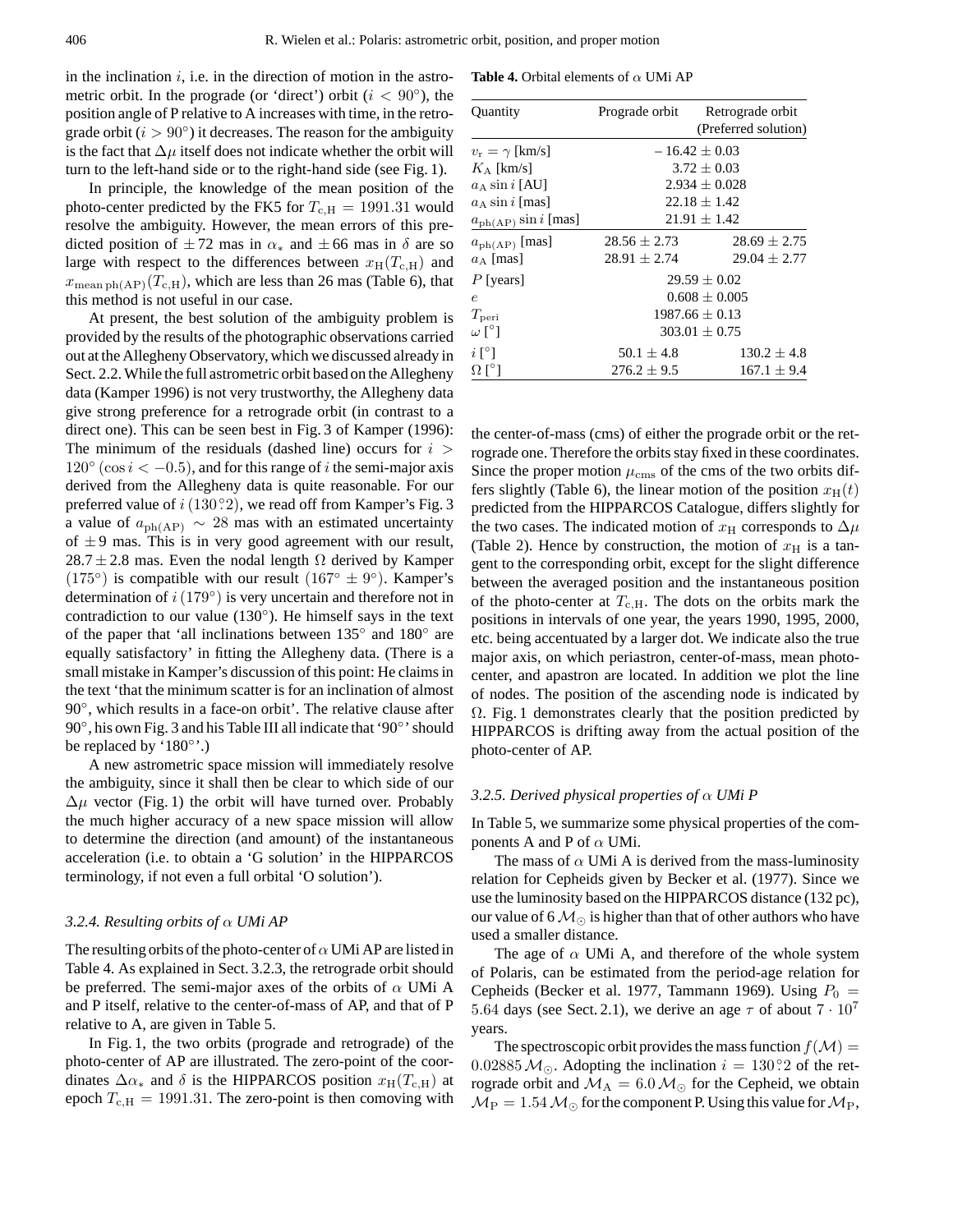**Table 5.** Physical properties of  $\alpha$  UMi A and P

| Quantity                   | Units              | Combined<br>$A+P$            | Component<br>A                 | Component<br>P                   |
|----------------------------|--------------------|------------------------------|--------------------------------|----------------------------------|
| $m_{\rm V}$<br>$M_{\rm V}$ | [ $mag$ ]<br>[mag] | $+1.982$<br>$-3.63 \pm 0.14$ | $+1.985$<br>$-3.62 \pm 0.14$   | $+8.5 \pm 0.4$<br>$+2.9 \pm 0.4$ |
| $\mathcal M$<br>Spec. type | $[M_{\odot}]$      | $7.54 \pm 0.6$               | $6.0 \pm 0.5$<br>$F7-F8$ Ib-II | $1.54 \pm 0.25$<br><b>FOV</b>    |
| Age $\tau$                 | [years]            |                              | $7 \cdot 10^7$                 |                                  |
| a                          | [mas]              | $142 \pm 21$ *)              | $29.0 \pm 2.8$ c)              | $113 \pm 21$ c)                  |
| a                          | [AU]               | $18.8 \pm 2.8*)$             | $3.84 \pm 0.37$ c)             | $15.0 \pm 2.8$ c)                |
| Mean sep.                  | [mas]              | $135*)$                      |                                |                                  |

\*) orbit of P relative to A; c) orbit with respect to the cms of AP.

we estimate for a star on the zero-age main sequence an absolute magnitude of  $M_V = +2.9$  and a spectral type of F0V. The magnitude difference  $\Delta m_{V,AP}$  between A and P is then about 6<sup>*m*</sup>5. As mentioned in Sect. 2.2, a White Dwarf is ruled out by the IUE spectra and the low age of Polaris. Our estimate for  $\mathcal{M}_{P}$  itself would not violate the Chandrasekhar limit for White Dwarfs, if we consider the uncertainty in  $\mathcal{M}_{\text{P}}$  of  $\pm 0.25 \mathcal{M}_{\odot}$ . A neutronstar nature of P is possible, but not very likely. In any case, the adopted main-sequence nature of P is a rather probable solution which is in agreement with all observational constraints. Our derived astrometric orbit does not depend sensitively on the nature of P, since all the possible solutions indicate a very small value of  $\beta$ , so that the difference between the positions of A and of the photo-center of AP (see Sect. 3.1.4) is small in any case.

Using  $\mathcal{M}_A$  and  $\mathcal{M}_P$  as derived above, the predicted semimajor axis of the orbit of P relative to A is  $142 \pm 21$  mas. Our Table 7 provides a prediction of the position of P relative to A, if the ephemerides for  $\Delta x_{\text{orb,ph}(AP)}(t)$  are multiplied by about −4.95. The separation between A and P should be presently about 160 mas, is slightly increasing to 186 mas until 2006, and is then decreasing to about 38 mas in 2017. Hence the next decade is especially favourable for resolving the pair  $\alpha$  UMi AP. Of course, the large magnitude difference of more than  $6<sup>m</sup>$ makes a direct observation of  $\alpha$  UMi P rather difficult. Since A and P seem to have nearly the same colour (as judged from the spectral types given in Table 5), the magnitude difference should be (unfortunately) rather the same in all the photometric bands. Nevertheless we hope that modern interferometric techniques or the use of other devices may be able to resolve the pair  $\alpha$ UMi AP during the next decade. Our paper provides hopefully a fresh impetus for such investigations.

### **4. Proper motion and position of Polaris**

### *4.1. Center-of-mass of* α *UMi AP*

The proper motion  $\mu_{\text{cms}(AP)}$  of the center-of-mass (cms) of the closest components A and P of  $\alpha$  UMi has already been derived in Sect. 3.1.1 for the epoch  $T_{c,H} = 1991.31$ . This proper motion is then transformed to the other epochs by using strict formulae, assuming a linear motion of the cms of AP in space and time. The values of  $\mu_{\text{cms}(AP)}$  for the epochs 1991.25 and 2000.0 are given in Table 6.

In order to derive the position  $x_{\text{cms}(AP)}$  of the center-ofmass of  $\alpha$  UMi AP (Table 6), we first transform the HIPPARCOS position  $x_{ph(AP),av,H}$  of the photo-center of AP from epoch 1991.25 to  $T_{c,H} = 1991.31$  using  $\mu_{ph(AP),av,H}$ , since  $T_{c,H}$  corresponds best to the effective mean epoch of the HIPPARCOS observations. Then we subtract from  $x_{ph(AP),av,H}(1991.31)$  the orbital displacements  $\Delta x_{\text{orb,ph(AP),av}}(1991.31)$ , where  $\Delta x$  is calculated from the derived astrometric orbits (prograde and retrograde), using the averaging method described by Eq. (17). This gives us the position  $x_{\text{cms}(AP)}(1991.31)$  at the epoch  $T_{\rm c,H}$ . Using the proper motion  $\mu_{\rm cms(AP)}(T_{\rm c,H})$ , we transform  $x_{\text{cms(AP)}}$  from the epoch  $T_{c,H} = 1991.31$  to the standard epoch 2000.0. For the convenience of those users who like to use the HIPPARCOS standard epoch,  $T_H = 1991.25$ , we give also the position  $x_{\text{cms}(AP)}$  for this epoch  $T_H$ . The values which should be used for predicting the position  $x_{\text{cms}(AP)}(t)$  and its mean error are given in Table 6 in bold face. The right ascension  $\alpha$ is given alternatively in the classical notation (h, m, s) and, as done in the HIPPARCOS Catalogue, in degrees and decimals of degrees. As discussed in Sect. 3.2.3, we propose to use preferentially the retrograde orbit.

The position  $x_{\text{cms}(AP)}(t)$  at an arbitrary epoch t can be derived by using the strict formulae for epoch transformation, using the epochs 2000.0 or 1991.25 as a starting epoch. The mean error  $\varepsilon_{x,\text{cms,(AP)}}(t)$  of  $x_{\text{cms(AP)}}(t)$  should be derived from

$$
\varepsilon_{x, \text{cms}(AP)}^2(t) = \varepsilon_{x, \text{cms}(AP)}^2(1991.31) + \varepsilon_{\mu, \text{cms}(AP)}^2(t - 1991.31)^2.
$$
\n(20)

This equation assumes that  $\mu_{\rm cms(AP)}$  and  $x_{\rm cms(AP)}(1991.31)$ are not correlated. This assumption is not strictly true. However, for most applications it is not neccessary to allow for correlations, because for epoch differences  $\Delta t = |t - 1991.31|$  larger than a few years, the second term in Eq. (20) is fully dominating. The correlation between  $\mu_{\alpha*,\text{cms}(AP)}$  and  $\mu_{\delta,\text{cms}(AP)}$  is negligably small (only caused by the tiny correlation between  $\mu_{0,\alpha*}$ and  $\mu_{0,\delta}$ ).

All the quantities given in Table 6 refer to the HIPPAR-COS/ICRS system and to the equinox J2000 (but to various epochs).

#### *4.2. Orbital corrections for the photo-center of* α *UMi AP*

In order to obtain a prediction for the instantaneous position  $x_{ph(AP)}(t)$  of the photo-center of  $\alpha$  UMi AP at an epoch t, one has to add the orbital correction  $\Delta x_{\text{orb,ph}(AP)}(t)$  to the position of the center-of-mass  $x_{\text{cms}(AP)}(t)$ :

$$
x_{\text{ph}(AP)}(t) = x_{\text{cms}(AP)}(t) + \Delta x_{\text{orb},\text{ph}(AP)}(t) . \tag{21}
$$

The ephemerides for the orbit of the photo-center of AP are given in Table 7. The orbital elements used in calculating the ephemerides are those listed in Table 4. Usually it is allowed to neglect the effect that the  $\alpha\delta$  system is slightly rotating  $(\dot{\Theta} = +0°00088/\text{year})$ , due to the motion of Polaris on a great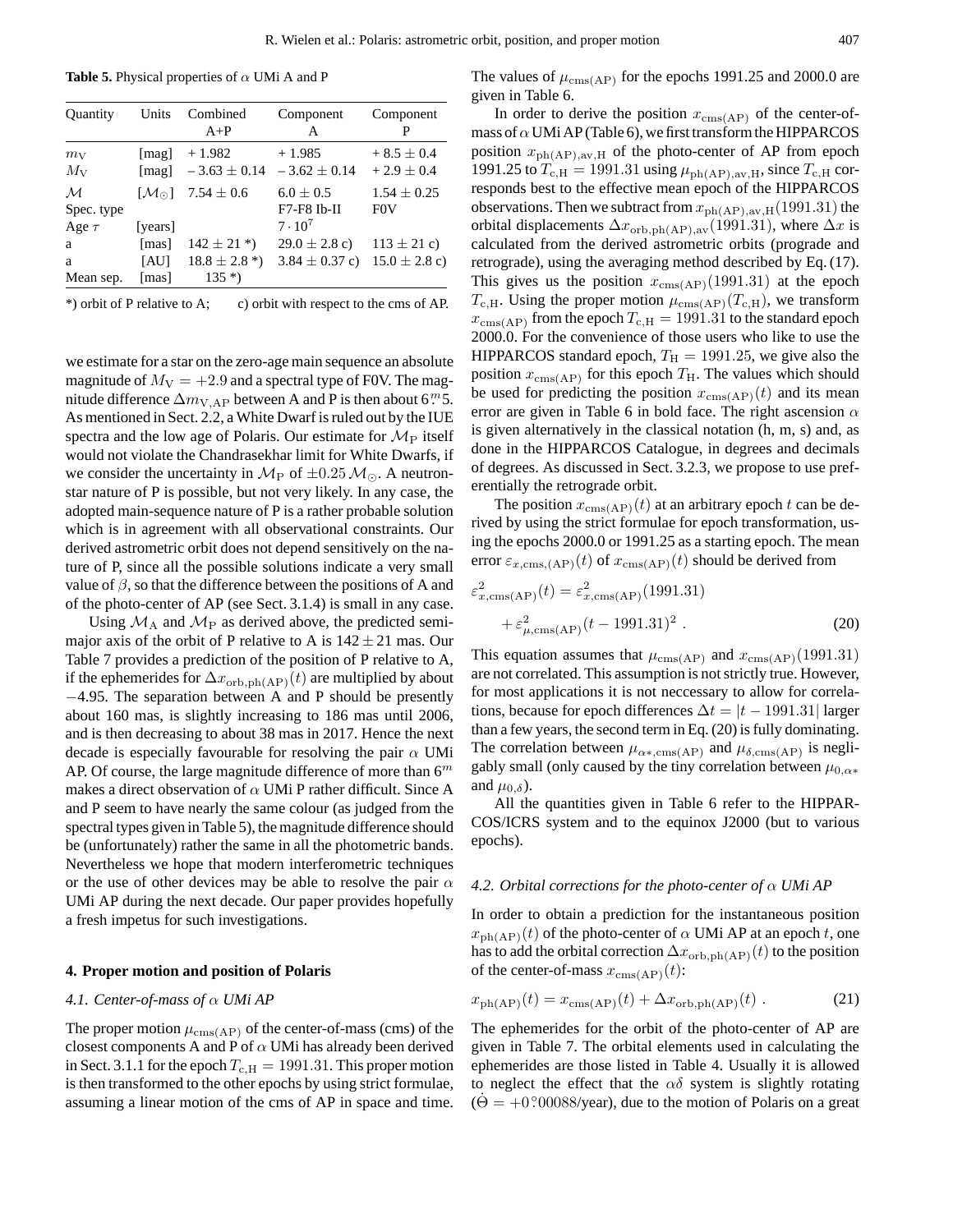|                                                  | Prograde orbit                         |                               |                                  |                                               |                                  |                      | Retrograde orbit<br>(Preferred solution) |                                                |                                  |                             |
|--------------------------------------------------|----------------------------------------|-------------------------------|----------------------------------|-----------------------------------------------|----------------------------------|----------------------|------------------------------------------|------------------------------------------------|----------------------------------|-----------------------------|
| Quantity                                         | Unit                                   | Epoch                         | in $\alpha_*$                    | m.e.                                          | in $\delta$                      | m.e.                 | in $\alpha_*$                            | m.e.                                           | in $\delta$                      | m.e.                        |
| $\mu_{\rm cms(AP)}$<br>$\mu_{\rm cms(AP)}$       | [mas/year]<br>[mas/year]<br>[mas/year] | 1991.31<br>1991.25<br>2000.00 | $+41.17$<br>$+41.17$<br>$+41.17$ | 0.50                                          | $-15.49$<br>$-15.49$<br>$-15.50$ | 0.39                 | $+40.81$<br>$+40.81$<br>$+40.81$         | 0.50                                           | $-15.22$<br>$-15.22$<br>$-15.23$ | 0.39                        |
| $\mu_{\rm cms(AP)}$<br>$x_{\rm ph(AP),av,H}$ (+) | [mas]                                  | 1991.25                       | 0.00                             | 0.39                                          | 0.00                             | 0.45                 | 0.00                                     | 0.39                                           | 0.00                             | 0.45                        |
| $x_{\rm ph(AP),av,H}$ (+)                        | [mas]                                  | 1991.31                       | 0.00                             | 0.39                                          | 0.00                             | 0.45                 | 0.00                                     | 0.39                                           | 0.00                             | 0.45                        |
| $\Delta x_{\rm orb,ph(AP),av}$                   | [mas]                                  | 1991.31                       | $-10.37$                         | 2.67                                          | $+14.89$                         | 3.16                 | $+16.15$                                 | 3.08                                           | $-8.58$                          | 2.78                        |
| $\Delta x_{\text{mean ph(AP)}}$                  | [mas]                                  | 1991.31                       | $+15.62$                         | 2.62                                          | $+12.40$                         | 3.54                 | $+10.62$                                 | 3.58                                           | $+17.05$                         | 2.58                        |
| $x_{\text{cms}(AP)}$ (+)                         | [mas]                                  | 1991.31                       | $+10.37$                         | 2.70                                          | $-14.89$                         | 3.19                 | $-16.15$                                 | 3.11                                           | $+8.58$                          | 2.81                        |
| $x_{\text{mean ph(AP)}}$ (+)                     | [mas]                                  | 1991.31                       | $+25.99$                         | 2.59                                          | $-2.49$                          | 4.35                 | $-5.53$                                  | 4.27                                           | $+25.63$                         | 2.72                        |
|                                                  |                                        |                               |                                  | $\alpha$                                      | $\delta$                         |                      | $\alpha$                                 |                                                |                                  | $\delta$                    |
| $x_{\rm ph(AP),av,H}$                            |                                        | 1991.25                       |                                  | $02^h$ 31 <sup>m</sup> 47 <sup>s</sup> 075254 | $+89^{\circ}$ 15' 50''89698      |                      |                                          | $02^h$ 31 <sup>m</sup> 47 <sup>s</sup> .075254 |                                  | $+89^{\circ}$ 15' 50''89698 |
| $x_{\rm ph(AP),av,H}$                            |                                        | 1991.31                       |                                  | 47.089026                                     |                                  | 50"89628             |                                          | 47.089026                                      |                                  | 50"89628                    |
| $x_{\rm cms(AP)}$                                |                                        | 1991.31                       |                                  | 47.142856                                     |                                  | 50"88139             |                                          | 47.005192                                      |                                  | 50"90486                    |
| $x_{\text{mean ph}(AP)}$                         |                                        | 1991.31                       |                                  | 47 <sup>5</sup> 223939                        |                                  | 50"89379             |                                          | 47:060320                                      |                                  | 50"92191                    |
| $x_{\text{cms}(AP)}$                             |                                        | 1991.25                       |                                  | $02^h$ 31 <sup>m</sup> 47° 130034             | $+89^{\circ}$ 15' 50''88232      |                      |                                          | $02^h$ 31 <sup>m</sup> 46:992482               |                                  | $+89^{\circ}$ 15' 50''90578 |
| $x_{\text{cms}(AP)}$                             |                                        | 2000.00                       |                                  | $02^h$ 31 <sup>m</sup> 48:999906              | $+89^{\circ}$ 15' 50''74676      |                      |                                          | $02^h$ 31 <sup>m</sup> 48:846022               |                                  | $+89^{\circ}$ 15' 50''77258 |
| $x_{\text{cms}(AP)}$                             |                                        | 1991.25                       |                                  | 37°94637514                                   |                                  | $+89^\circ$ 26413398 |                                          | 37°94580201                                    |                                  | $+89^\circ$ 26414049        |

Explanation for (+): To the quantities marked with (+) in the second part of Table 6, one has to add the HIPPARCOS positions  $x_{ph(AP),av,H}$  at the corresponding epochs which are given in the first two lines of the third part of Table 6.

37°,95416628

circle. Table 7 lists also the position of the intantaneous photocenter at periastron, apastron, and at  $T_{c,H}$ . The small difference between the instantaneous position and the averaged position (Sect. 3.1.5) of the photo-center at  $T_{c,H}$  shows that the deviations of the fitting straight line from the actual orbits remain mostly below 1 mas within the interval of  $D_{\rm H} = 3.1$  years of the HIPPARCOS observations, since these deviations reach their maximum at the borders of  $D<sub>H</sub>$ , namely about twice the deviation at  $T_{c,H}$ . The very small deviations from a straight line explain also why we were, during the HIPPARCOS data reduction, unable to obtain an orbital (O) solution or an acceleration (G) solution for Polaris, although we tried to do so.

 $x_{\rm cms(AP)}$  **2000.00** 

At the end of Table 6, we give the (constant) off-set between the mean photo-center and the center-of-mass. All values are valid for the equinox J2000.0, and for the orientation of the  $\alpha\delta$  system at epoch 1991.31 (which differs from that at epoch 2000.0 by  $\Delta\Theta = -0^\circ 008$  only).

The typical mean error of  $\Delta x_{\text{orb,ph(AP)}}$ , due to the uncertainties in the orbital elements (mainly in  $\Omega$ ), is about  $\pm 5$  mas. It varies, of course, with the orbital phase, approximately between  $\pm 2$  mas and  $\pm 7$  mas. However, a detailed calculation of this mean error is often unnecessary for deriving the mean error of the prediction for  $x_{ph(AP)}(t)$ , since the mean error of  $x_{ph(AP)}(t)$  is governed by the mean error of  $\mu_{cms(AP)}$  for epoch differences  $|t - T_{\text{c,H}}|$  larger than about 20 years.

### *4.3. Comparison of positions*

**26409632** + 89?26409632

In Table 8 we compare positions predicted by our results with those predicted by HIPPARCOS and by the FK5.

37°,95352509

**26410349**

At epoch  $T_{c,H} = 1991.31$ , the positions of the photo-center of AP predicted by our results (for both types of orbits) agree with the HIPPARCOS position by construction (except for the slight difference between the instantaneous and averaged position).

From Fig. 1 we see that the HIPPARCOS predictions for small epoch differences  $\Delta t = |t - T_{\text{c,H}}|$ , say for  $\Delta t < 4$  years, are also in good agreement with our predictions, since the HIP-PARCOS data are essentially a tangent to our astrometric orbits. In other words, the HIPPARCOS data are a good short-term prediction (relative to  $T_{c,H}$ ) in the terminology of Wielen (1997). For larger epoch differences (Table 8), the HIPPARCOS prediction for  $x_{\text{ph}(AP)}(t)$  starts to deviate significantly from our predictions. Going to the past, e.g. to  $t = 1900$ , the differences reach large values of about  $300 \text{ mas} = 0$ .  $3 \text{ in each coordinate.}$ Such differences are already larger than the measuring errors of some meridian circles at that time, especially for Polaris. (The formal mean errors in  $\alpha_*$  and  $\delta$  of the position predicted by the linear HIPPARCOS solution at the epoch 1900 are 43 mas and 50 mas only.) The reason for the failure of a linear prediction based directly on the HIPPARCOS Catalogue is the fact that the quasi-instantaneously measured HIPPARCOS proper motion of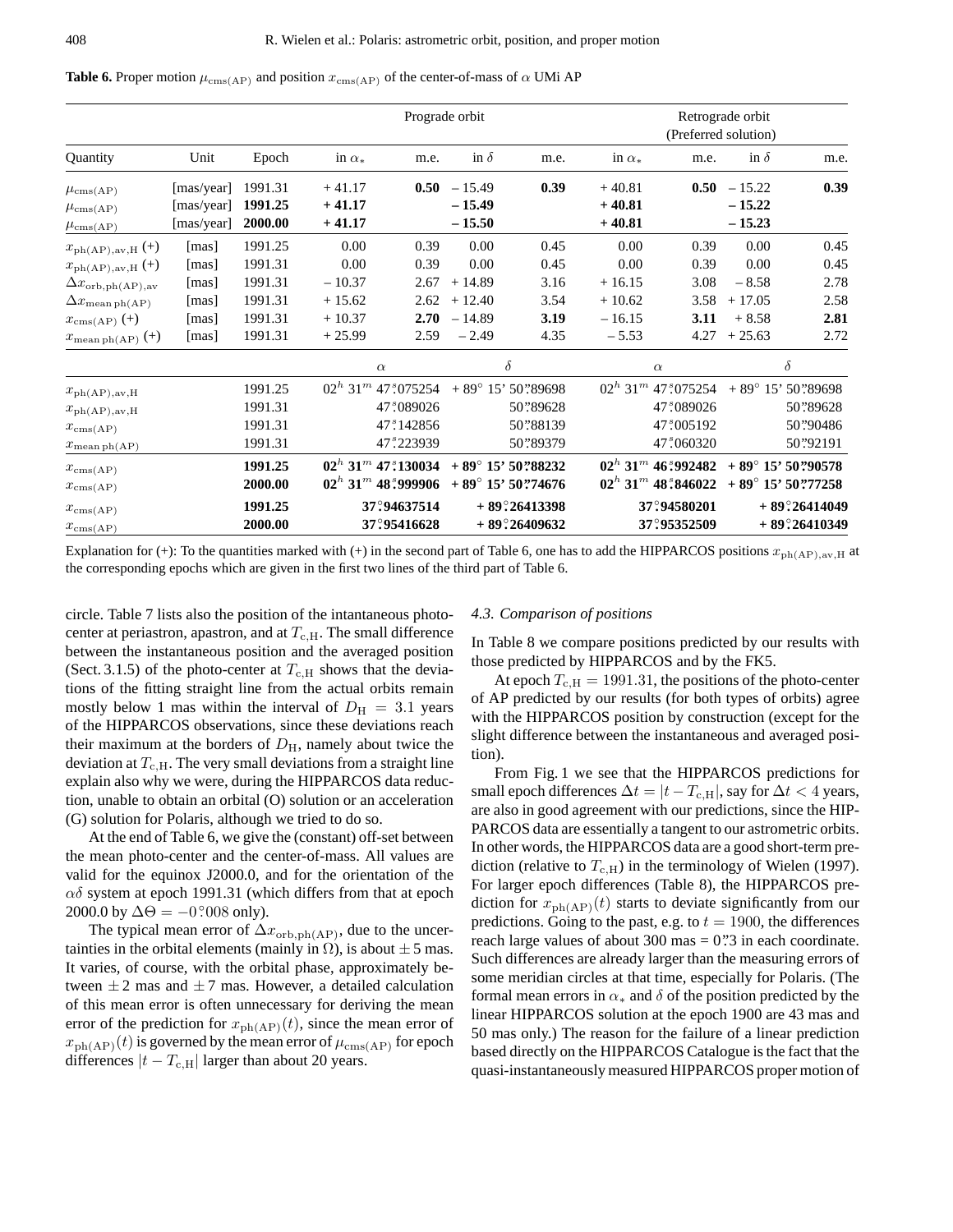**Table 7.** Orbital corrections  $\Delta x_{\text{orb,ph}(AP)}(t)$  for the photo-center of α UMi AP

|                                  | Prograde orbit |             | Retrograde orbit<br>(Preferred solution) |             |
|----------------------------------|----------------|-------------|------------------------------------------|-------------|
| Quantity<br>or epoch $t$         | in $\alpha_*$  | in $\delta$ | in $\alpha_*$                            | in $\delta$ |
| $\Delta x_{\rm orb,\,ph(AP)}(t)$ |                |             |                                          |             |
| 1987.00                          | $+0.44$        | $-7.89$     | $-7.97$                                  | $-0.50$     |
| 1988.00                          | $-9.71$        | $-3.30$     | $-2.18$                                  | $-10.08$    |
| 1989.00                          | $-14.16$       | $+3.53$     | $+ 5.19$                                 | - 13.71     |
| 1990.00                          | $-13.97$       | $+9.49$     | $+11.15$                                 | $-12.81$    |
| 1991.00                          | $-11.63$       | $+14.10$    | $+15.51$                                 | $-9.93$     |
| 1992.00                          | $-8.33$        | $+17.62$    | $+18.65$                                 | $-6.23$     |
| 1993.00                          | $-4.61$        | $+20.27$    | $+20.88$                                 | $-2.20$     |
| 1994.00                          | $-0.73$        | $+22.23$    | $+22.39$                                 | $+1.91$     |
| 1995.00                          | $+3.18$        | $+23.61$    | $+23.33$                                 | $+5.97$     |
| 1996.00                          | $+7.02$        | $+24.51$    | $+23.78$                                 | + 9.91      |
| 1997.00                          | $+10.75$       | $+24.99$    | $+23.83$                                 | $+13.69$    |
| 1998.00                          | $+14.31$       | $+25.09$    | $+23.51$                                 | $+17.26$    |
| 1999.00                          | $+17.69$       | $+24.86$    | $+22.89$                                 | $+20.60$    |
| 2000.00                          | $+20.85$       | $+24.32$    | $+21.98$                                 | $+23.69$    |
| 2001.00                          | $+23.77$       | $+23.51$    | $+20.82$                                 | $+26.50$    |
| 2002.00                          | $+26.43$       | $+22.43$    | $+19.43$                                 | $+29.02$    |
| 2003.00                          | $+28.79$       | $+21.11$    | $+17.83$                                 | $+31.23$    |
| 2004.00                          | $+30.85$       | $+19.56$    | $+16.03$                                 | $+33.10$    |
| 2005.00                          | $+32.56$       | $+17.79$    | $+14.06$                                 | $+34.60$    |
| 2006.00                          | $+33.90$       | $+15.81$    | $+11.92$                                 | $+35.69$    |
| 2007.00                          | $+34.81$       | $+13.64$    | $+9.64$                                  | $+36.35$    |
| 2008.00                          | $+35.26$       | $+11.29$    | $+7.22$                                  | $+36.52$    |
| 2009.00                          | $+35.17$       | $+8.77$     | $+4.70$                                  | $+36.13$    |
| 2010.00                          | $+34.47$       | $+6.09$     | $+2.10$                                  | $+35.12$    |
| 2011.00                          | $+33.05$       | $+3.29$     | $-0.55$                                  | $+33.36$    |
| 2012.00                          | $+30.75$       | $+0.41$     | $-3.17$                                  | $+30.73$    |
| 2013.00                          | $+27.37$       | $-2.48$     | $-5.68$                                  | $+27.02$    |
| 2014.00                          | $+22.60$       | $-5.24$     | $-7.89$                                  | $+21.92$    |
| 2015.00                          | $+15.96$       | $-7.53$     | $-9.42$                                  | $+15.03$    |
| 2016.00                          | $+6.90$        | $-8.57$     | $-9.40$                                  | $+5.86$     |
| 2017.00                          | $-4.13$        | $-6.54$     | $-6.08$                                  | $-4.90$     |
| 1987.66<br>Periastron            | $-6.71$        | $-5.33$     | $-4.57$                                  | $-7.33$     |
| 2002.46<br>Apastron              | $+27.54$       | $+21.86$    | $+18.73$                                 | $+30.07$    |
| 1991.31<br>instantan.            | $-10.67$       | $+15.30$    | $+16.60$                                 | $-8.84$     |
| 1991.31<br>averaged              | $-10.37$       | $+14.89$    | $+16.15$                                 | $-8.58$     |
| $\Delta x_\text{mean\,ph(AP)}$   | $+15.62$       | $+12.40$    | $+10.62$                                 | $+17.05$    |
| (1991.31)                        |                |             |                                          |             |

Polaris contains an orbital motion  $\Delta \mu_{tot}$  of about 5 mas/year as a 'cosmic error'.

Our data reproduce rather well the FK5 positions at the central FK5 epochs. This is to be expected, since we have made use of these positions in determining  $\mu_0$  (and hence  $\mu_{\rm cms}$ ). For  $T_{\text{c,H}} = 1991.31$ , the FK5 prediction deviates rather strongly from our values. This is in accordance with the mean error of  $\mu$ <sub>FK5</sub> and the large epoch differences  $T_{c,H} - T_{c,FK5}$ . (The mean errors in  $\alpha_*$  and  $\delta$  of the FK5 position (reduced to the HIPPAR-COS system) are at the central epochs (given in Table 8) 37 mas and 34 mas, and at epoch 1991.31 72 mas and 66 mas.)

**Table 8.** Comparison between predicted positions for the photo-center of  $\alpha$  UMi AP

|                                                            |                     | Prograde orbit      |             |               | Retrograde orbit<br>(Preferred solution)                        |
|------------------------------------------------------------|---------------------|---------------------|-------------|---------------|-----------------------------------------------------------------|
| Difference                                                 |                     | Epoch in $\alpha_*$ | in $\delta$ | in $\alpha_*$ | in $\delta$                                                     |
|                                                            | t                   |                     | [mas]       |               | [mas]                                                           |
|                                                            |                     |                     |             |               | HIPPARCOS prediction minus this paper (instantaneous position): |
|                                                            | 1900.00             | $-275$              | $-330$      | $-298$        | $-313$                                                          |
| $T_{\mathrm{c,H}}$<br>$\equiv$                             | 1991.31             |                     | $-0$ + 0    | $+0$          | $-0$                                                            |
|                                                            | 2000.00             | $-5$                | $+23$       | $+24$         | $-2$                                                            |
|                                                            | $2010.00 + 12 + 79$ |                     |             | $+78$         | $+21$                                                           |
|                                                            | 2020.00             |                     | $+90 + 111$ | $+101$        | $+103$                                                          |
| FK5 minus this paper (mean photo-center):                  |                     |                     |             |               |                                                                 |
|                                                            | 1900.00             |                     | $-1$ $-14$  | $-2$          | $-18$                                                           |
| $T_{\rm c, \delta, FK5}$ =                                 | $1916.08 + 4 - 34$  |                     |             | $+9$          | $-42$                                                           |
| $T_{\rm c,\alpha,FK5}$ =                                   | $1927.17 + 8 - 47$  |                     |             | $+16$         | $-58$                                                           |
|                                                            | 1991.31             |                     | $+29 - 126$ | $+60$         | $-154$                                                          |
|                                                            | 2000.00             |                     | $+31 - 137$ | $+66$         | $-167$                                                          |
|                                                            | 2010.00             |                     | $+35 - 149$ | $+73$         | $-182$                                                          |
|                                                            | 2020.00             |                     | $+38 - 162$ | $+80$         | - 197                                                           |
| Prograde minus retrograde orbit (instantaneous positions): |                     |                     |             |               |                                                                 |
|                                                            | 1900.00             | $-23$               | $+17$       |               |                                                                 |
|                                                            | 1991.31             | $-1$                | $+1$        |               |                                                                 |
|                                                            | 2000.00             | $+29$               | $-25$       |               |                                                                 |
|                                                            | 2010.00             | $+66$               | $-56$       |               |                                                                 |
|                                                            | 2020.00             | $+11$               | $-8$        |               |                                                                 |

How large are the differences between the positions which we predict if we use either the retrograde orbit or the prograde one ? At  $T_{\rm c,H}$  = 1991.31, the differences are nearly zero by construction. At other epochs, the orbital differences can be seen in Fig. 1. To these differences in the orbital corrections, we have to add the slight positional differences which are due to the differences in  $\mu_{\rm cms}$  of both orbits. The total differences between the prograde and retrograde orbit are shown at the end of Table 8 for some epochs. An extremum in these differences occurs in  $\alpha_*$  (+ 68 mas) and in  $\delta$  (– 59 mas) at about the year 2012.

### *4.4. Space velocity of Polaris*

From the derived proper motions  $\mu_{\text{cms}(AP)}$  of the center-ofmass of  $\alpha$  UMi AP (Table 6, retrograde orbit), from the radial velocity  $v_r = \gamma$  (Table 4), and from the HIPPARCOS parallax  $p_H$  (Eq. 14), we derive the three components U, V, W of the space velocity **v** of Polaris (Table 9). We neglect a possible intrinsic K term in the pulsating atmosphere of the Cepheid  $\alpha$ UMi A (Wielen 1974). This is probably justified, especially in view of the very small amplitude of the radial velocity due to pulsation.

The velocity component U points *towards* the galactic center,  $V$  in the direction of galactic rotation, and  $W$  towards the galactic north pole. The velocity  $\mathbf{v}_{\text{SO}}$  is measured relative to the Sun. The velocity  $v_{L0}$  refers to the local standard of rest. For